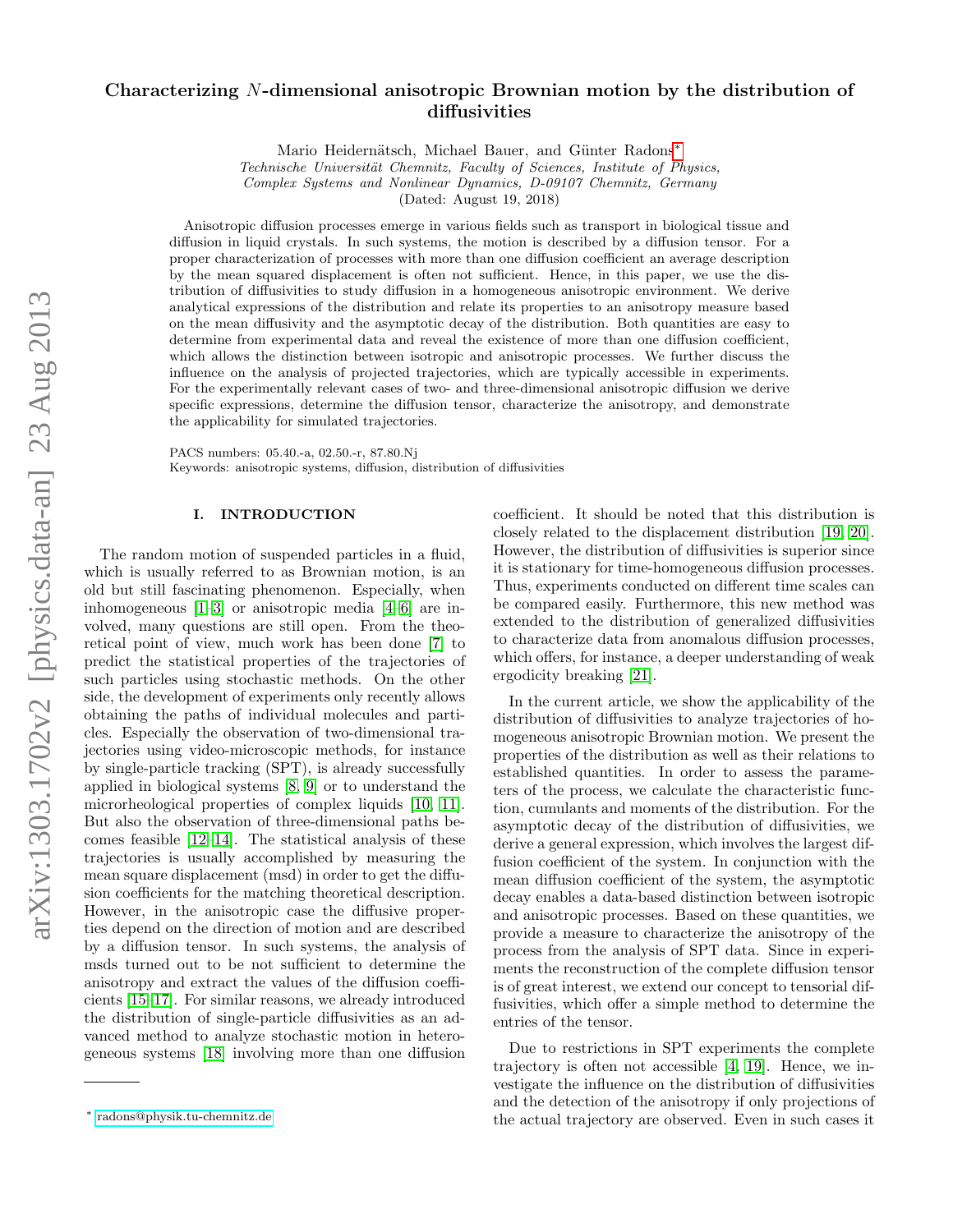is possible to estimate bounds of the diffusion coefficients from the given projections of the diffusion tensor. Since especially two-dimensional and three-dimensional diffusion processes have a high relevance in experiments we apply our considerations to these systems. For homogeneous anisotropic diffusion in two dimensions an analytical expression of the distribution of diffusivities exists and its moments can be related to the diffusion coefficients, which enter the anisotropy measure. Moreover, we explain the details of reconstructing the diffusion tensor from the tensorial diffusivities as well as from projections of the trajectory. Three-dimensional processes are investigated analogously although a closed-form expression of the distribution of diffusivities does not exist. Additionally, we deal with anisotropic processes where one diffusion coefficient is degenerated corresponding to diffusion of uniaxial molecules typical for liquid crystalline systems [\[22\]](#page-13-17).

The paper is organized as follows. In Sec. [II,](#page-1-0) we briefly recall the theoretical principles of anisotropic Brownian motion based on the diffusion tensor and introduce the distribution of single-particle diffusivities, its properties and relations to established quantities. To apply our new concepts to N-dimensional homogeneous anisotropic diffusion processes, we provide in Sec. [III](#page-2-0) a general expression for the distribution of diffusivities. We demonstrate how to distinguish between isotropic and anisotropic processes and explain the reconstruction of the diffusion tensor. Since in experiments typically a projection of the motion is observed we characterize the distribution of diffusivities of the projected trajectories. Finally, in Sec. [V,](#page-5-0) we apply our results to specific systems of anisotropic diffusion which are typical for experimental setups. We substantiate the applicability of our findings by analyzing data from simulated anisotropic diffusion processes.

# <span id="page-1-0"></span>II. DEFINITIONS

### A. Anisotropic diffusion

An N-dimensional anisotropic Brownian motion is completely defined by its propagator [\[23\]](#page-13-18)

$$
p(\mathbf{x}, t | \mathbf{x}', t') = \frac{(2\pi)^{-\frac{N}{2}}}{\sqrt{[2(t - t')]^{N} \det \mathbf{D}}}
$$

$$
\times \exp\left[-\frac{1}{2} \frac{1}{2(t - t')} (\mathbf{x} - \mathbf{x}')^{\mathsf{T}} \mathbf{D}^{-1} (\mathbf{x} - \mathbf{x}')\right]
$$
(1)

where  $\mathbf{D} = \mathbf{O}^{\mathsf{T}} \hat{\mathbf{D}} \mathbf{O}$  is the positive definite and symmetric diffusion tensor,  $\hat{\mathbf{D}} = \text{diag}(D_1, D_2, \dots, D_N)$  denotes its diagonalized form with the diffusion coefficients  $D_i$ belonging to the principal axes, and  $\bf{O}$  is an orthogonal matrix which describes the orientation of the principal axes relative to the frame of reference.

For the simulation of such processes an alternative description exists, where the trajectories are evolved by the Langevin equation

<span id="page-1-5"></span>
$$
\frac{\mathrm{d}\mathbf{x}}{\mathrm{d}t} = \sqrt{2\mathbf{D}}\boldsymbol{\xi}(t) \tag{2}
$$

with  $\sqrt{\mathbf{D}}$  =  $\mathbf{O}^{\mathsf{T}}\sqrt{\hat{\mathbf{D}}}\mathbf{O}$  and  $\sqrt{\hat{\mathbf{D}}}$  =  $\text{diag}(\sqrt{D_1}, \sqrt{D_2}, \dots, \sqrt{D_N})$ . The vector  $\xi(t)$  =  $[\xi_1(t), \ldots, \xi_N(t)]^{\mathsf{T}}$  denotes Gaussian white noise in N dimensions with  $\langle \boldsymbol{\xi}(t) \rangle = 0$  and  $\langle \xi_i(t) \xi_j(t') \rangle =$  $\delta_{ij}\delta(t-t')\,\forall\,i,j\in\{1,2,\ldots,N\}.$ 

Assuming time-translation invariance Eq. [\(1\)](#page-1-1) is simplified to the probability density  $p(\mathbf{x}' + \mathbf{r}, \tau | \mathbf{x}')$  of displacements  $\mathbf{r} = \mathbf{x} - \mathbf{x}'$  by substituting  $\tau = t - t'$ . This conditional probability density is averaged by the equilibrium distribution  $p_0(\mathbf{x}')$  given by the Boltzmann distribution to obtain the ensemble-averaged probability density

<span id="page-1-4"></span>
$$
p(\mathbf{r}, \tau) = \int d^N \mathbf{x}' \ p(\mathbf{x}' + \mathbf{r}, \tau | \mathbf{x}') p_0(\mathbf{x}')
$$

$$
= \frac{(2\pi)^{-\frac{N}{2}}}{\sqrt{\det \Sigma}} \exp\left(-\frac{1}{2}\mathbf{r}^\top \Sigma^{-1} \mathbf{r}\right) \tag{3}
$$

of a displacement  $\mathbf{r} = (r_1, \dots, r_N)^\mathsf{T}$  in the time interval  $\tau$ . Thus,  $p(\mathbf{r}, \tau)$  is an N-dimensional Gaussian distribution with zero mean and covariance tensor  $\Sigma = 2\tau \mathbf{D}$ .

Expressions with dimensionality  $N > 3$  may be interesting for simultaneous diffusion of d particles corresponding to an extended many-particle state space  $\mathbf{x}(\mathbf{x}_1,\ldots,\mathbf{x}_d).$ 

### B. Distribution of diffusivities

By observing a trajectory  $\mathbf{x}(t)$  of an arbitrary stochastic process in N dimensions individual displacements during a given time lag  $\tau$  can simply be measured for a certain particle. Moreover, it is natural to relate each displacement to a single-particle diffusivity

<span id="page-1-3"></span>
$$
D_t(\tau) = \frac{[\mathbf{x}(t+\tau) - \mathbf{x}(t)]^2}{2N\tau}.
$$
 (4)

This simple transformation of displacements to diffusivities offers the advantage to compare these quantities for different experimental setups and different  $\tau$ . Since for a fixed time lag  $\tau$  the single-particle diffusivity is fluctuating along a trajectory an important quantity is given by the probability density  $p(D)$ . Therefore, the distribution of single-particle diffusivities [\[18\]](#page-13-13) is defined as

<span id="page-1-2"></span>
$$
p(D, \tau) = \langle \delta [D - D_t(\tau)] \rangle, \qquad (5)
$$

<span id="page-1-1"></span>where  $\langle \dots \rangle$  either denotes a time average  $\langle \dots \rangle$  =  $\lim_{T\to\infty} 1/T \int_0^T \dots dt$ , which is typically accessible by SPT, or an ensemble average as measured by other experimental methods, such as nuclear magnetic resonance [\[24\]](#page-13-19). For ergodic systems, as considered here, time average and ensemble average coincide. It should be noted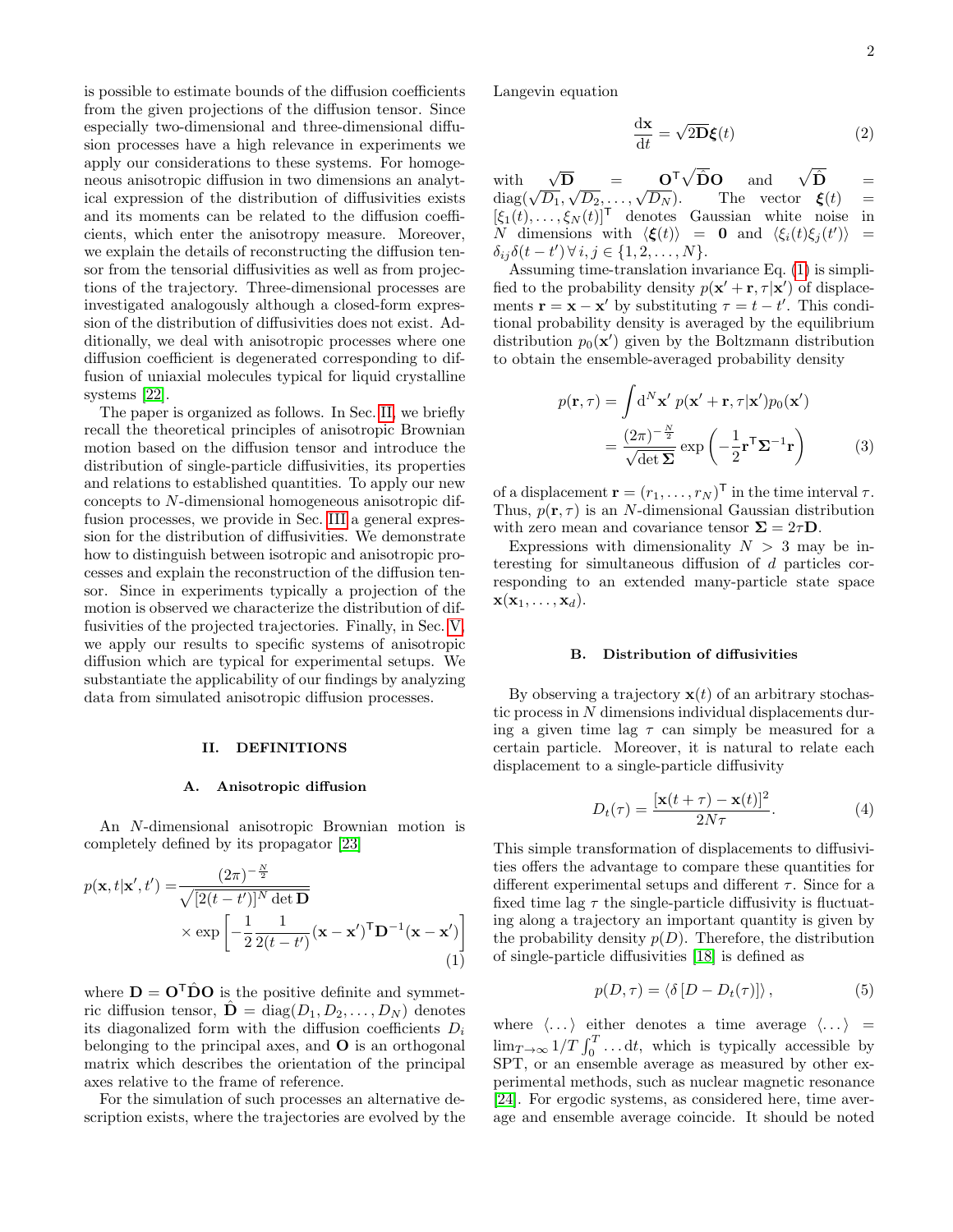that other definitions of diffusivity distributions exist in the literature [\[25\]](#page-13-20).

For time-homogeneous systems, i.e., when the distribution of displacements  $p(\mathbf{r}, \tau)$  is independent of t, Eq. [\(5\)](#page-1-2) can be rewritten as

<span id="page-2-2"></span>
$$
p(D,\tau) = \int d^N \mathbf{r} \, \delta \left( D - \frac{\mathbf{r}^2}{2N\tau} \right) p(\mathbf{r}, \tau) \tag{6}
$$

transforming  $p(\mathbf{r}, \tau)$  into the distribution of diffusivities.

For data from SPT experiments, displacements from a trajectory are transformed to diffusivities according to Eq. [\(4\)](#page-1-3) and the distribution of diffusivities is obtained by binning these diffusivities into a normalized histogram according to Eq. [\(5\)](#page-1-2).

For homogeneous isotropic processes in  $N$  dimensions the msd grows linearly with  $\tau$ , since it obeys the wellknown Einstein relation  $\langle r^2(\tau) \rangle = 2ND_c\tau$ , where  $D_c$ is the diffusion coefficient of the process. Due to the transformation of displacements to diffusivities by Eq. [\(4\)](#page-1-3) the linear dependence on  $\tau$  is removed. Hence, the corresponding distribution of diffusivities becomes stationary and comprises single-particle diffusivities fluctuating around  $D<sub>c</sub>$ . For N-dimensional homogeneous isotropic processes the distribution of diffusivities

<span id="page-2-1"></span>
$$
p_{D_c}^{\text{Nd}}(D) = \left(\frac{N}{2D_c}\right)^{\frac{N}{2}} \frac{D^{\frac{N}{2}-1}}{\Gamma(\frac{N}{2})} \exp\left(-\frac{N}{2D_c}D\right) \tag{7}
$$

is obtained, where  $\Gamma(x)$  denotes the gamma function. This distribution is identified as a  $\chi^2$ -distribution of N degrees of freedom and results directly from the sum of the squares of N independent and identically distributed Gaussian random variables with variance  $D_c/N$ and vanishing mean. Since these variables are the squared and rescaled components of the displacement vector  $r_i^2(\tau)/(2N\tau)$ , their sum corresponds to the diffusivity.

For inhomogeneous isotropic diffusion processes which are ergodic Eq. [\(7\)](#page-2-1) provides a further useful application. Since for normal diffusion in  $N$  dimensions the Einstein relation holds for large  $\tau$ ,  $p(D, \tau)$  converges to the stationary distribution given by Eq.  $(7)$ . In this case,  $D_c$  is the mean diffusion coefficient of the process.

### C. Moments

The distribution of diffusivities is fully characterized by its corresponding moments

<span id="page-2-3"></span>
$$
M_m(\tau) = \langle D(\tau)^m \rangle = \int_0^\infty dD D^m p(D, \tau). \tag{8}
$$

It should be noted that the first moment for large  $\tau$  is known as the mean diffusion coefficient, which is obtained by a well-defined integration. This is in contrast to msd measurements, where the mean diffusion coefficient is determined by a numerical fit to the slope of the msd. By inserting Eq.  $(6)$  into Eq.  $(8)$  the integration over D yields as a result the moments

$$
M_m(\tau) = \frac{1}{(2N\tau)^m} \int d^N \mathbf{r} \, \mathbf{r}^{2m} p(\mathbf{r}, \tau)
$$
  
=  $(2N\tau)^{-m} \langle \mathbf{r}^{2m} \rangle$ . (9)

They are directly related to the moments of the distribution of displacements and, thus, to the moments of the propagator  $p(\mathbf{x}, t | \mathbf{x}', t')$ .

# <span id="page-2-0"></span>III. PROPERTIES OF THE DISTRIBUTION OF DIFFUSIVITIES FOR HOMOGENEOUS ANISOTROPIC BROWNIAN MOTION

### A. Distribution of diffusivities

For homogeneous anisotropic diffusion in  $N$  dimensions, where  $p(\mathbf{r}, \tau)$  is a Gaussian distribution with zero mean given by Eq. [\(3\)](#page-1-4), the computation of the distribution of diffusivities, its moments, or its characteristic function is simplified by reformulating the integral of Eq. [\(6\)](#page-2-2). Applying the coordinate transformation  $\mathbf{r} = \mathbf{Q}\mathbf{q}$ with  $\mathbf{Q} =$  $\sqrt{2\tau}\mathbf{O}^{\mathsf{T}}\sqrt{\hat{\mathbf{D}}}$  gives for the distribution of diffusivities

<span id="page-2-4"></span>
$$
p_{\mathbf{D}}^{N\mathbf{d}}(D) = \int \mathrm{d}q_1 \cdots \int \mathrm{d}q_N
$$
  
 
$$
\times \delta \left( D - \frac{1}{N} \sum_{i=1}^{N} D_i q_i^2 \right) \prod_{j=1}^{N} p_{(0,1)}(q_j), \quad (10)
$$

where  $p_{(0,1)}(q_j) = \frac{1}{\sqrt{2}}$  $\frac{1}{2\pi} \exp(-\frac{1}{2}q_j^2)$ . Thus, the distribution of diffusivities is calculated by integration over independent standard normally distributed variables with zero mean and unit variance. Since the msd for homogeneous anisotropic diffusion again grows linearly as in the homogeneous isotropic case, the  $\tau$  dependency in the distribution of diffusivities vanishes.

By obtaining the distribution of diffusivities, for instance, from displacements along a single trajectory, information about the orientation of the diffusion tensor is lost. However, all directions contribute to the distribution and, thus, it still contains information about the diffusion coefficients corresponding to the principal axes, i.e., the eigenvalues of D.

# B. Characteristic function, cumulants and moments

With the transformation Eq. [\(10\)](#page-2-4), the moments and the characteristic function of the distribution of diffusivities of anisotropic Brownian motion can be calculated.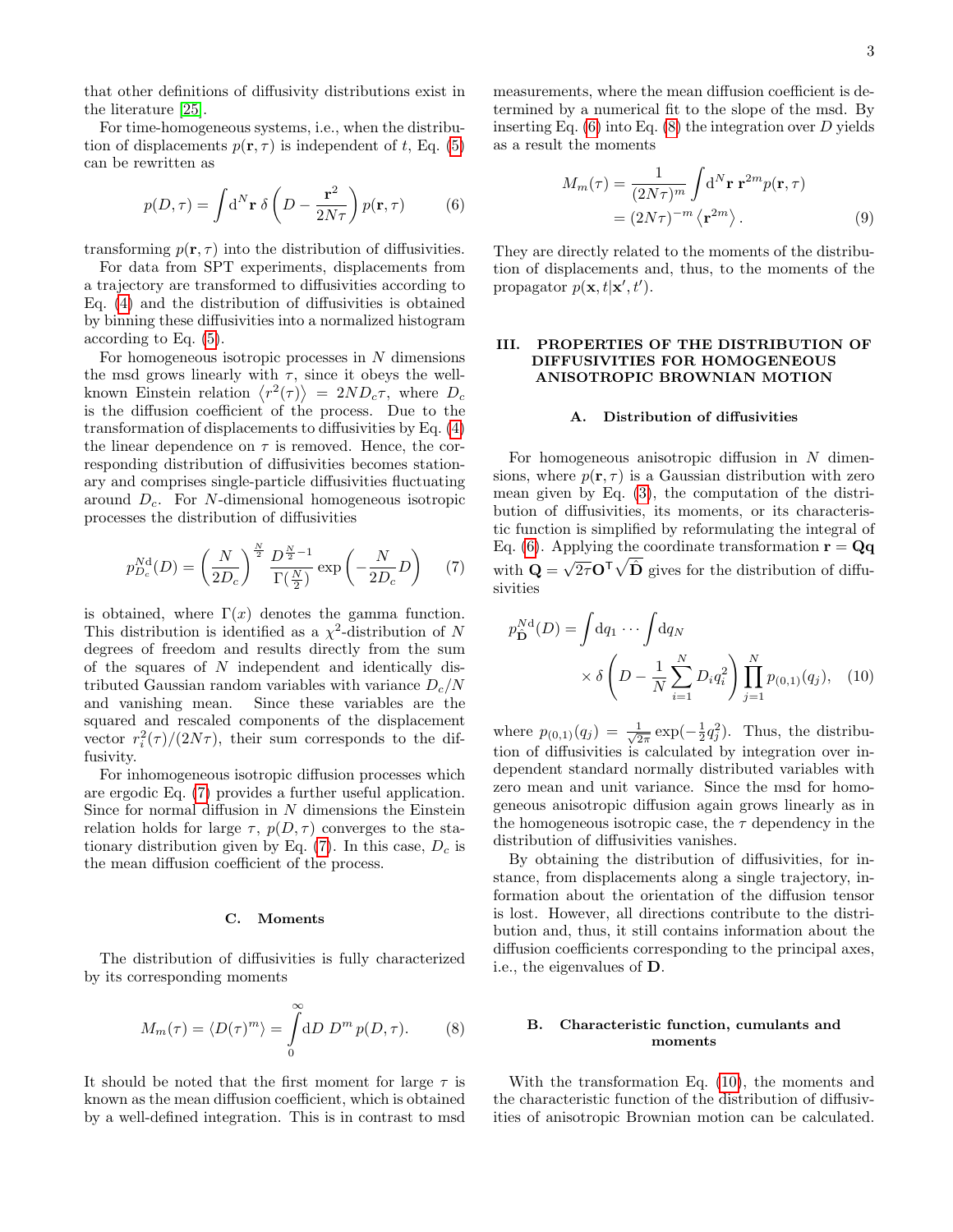For the moments, given by Eq. [\(8\)](#page-2-3), this yields

$$
M_m^{N\mathbf{d}} = \frac{1}{N^m} \int \mathrm{d}q_1 \cdots \int \mathrm{d}q_N \left( \sum_{i=1}^N D_i q_i^2 \right)^m \prod_{j=1}^N p_{(0,1)}(q_j).
$$
\n(11)

So, for instance, the first moment of the distribution of diffusivities is given by

<span id="page-3-3"></span>
$$
M_1^{Nd} = \frac{1}{N} \sum_{i=1}^{N} D_i = \langle D(\tau) \rangle, \qquad (12)
$$

which is simply the arithmetic mean of all the diffusion coefficients  $D_i$  and coincides with the slope of the msd. For higher moments of the distribution of diffusivities, it is easier to calculate its characteristic function  $G_{\hat{\mathbf{D}}}^{Nd}(k) = \langle \exp(ikD) \rangle = \int_0^\infty dD \exp(ikD)p_{\hat{\mathbf{D}}}^{Nd}(D)$ by substituting  $p_{\hat{\mathbf{D}}}^{\text{Nd}}(D)$  from Eq. [\(10\)](#page-2-4) and performing the Fourier transform to obtain

$$
G_{\mathbf{D}}^{N\mathbf{d}}(k) = \prod_{j=1}^{N} \int dq_j \, \exp\left(ik \frac{D_j q_j^2}{N}\right) p_{(0,1)}(q_j) \\
= \prod_{j=1}^{N} \left(1 - ik \frac{2D_j}{N}\right)^{-\frac{1}{2}}.\n\tag{13}
$$

From the characteristic function Eq. [\(13\)](#page-3-0) the cumulants of the distribution  $p_{\hat{\mathbf{D}}}^{\text{Nd}}(D)$  are obtained as

<span id="page-3-5"></span>
$$
\kappa_m = \frac{1}{\mathrm{i}^m} \frac{\partial^m \ln G_{\hat{\mathbf{D}}}^{\mathrm{Nd}}(k)}{\partial k^m} \bigg|_{k=0} = \frac{2^{m-1} (m-1)!}{N^m} \sum_{i=1}^N D_i^m \tag{14}
$$

for  $m > 0$ . The moments are recursively related to the cumulants by

<span id="page-3-6"></span>
$$
M_m = \sum_{k=0}^{m-1} {m-1 \choose k} \kappa_{m-k} M_k \tag{15}
$$

with initial value  $M_0 = 1$  [\[26\]](#page-13-21).

It should be noted that the characteristic function in Eq. [\(13\)](#page-3-0) is a product of different characteristic functions in Fourier space. Hence, the distribution of diffusivities of an N-dimensional anisotropic system is determined by inverse Fourier transform of the characteristic func- $\text{tion } p_{\hat{\mathbf{D}}}^{N\text{d}}(D) = \mathcal{F}^{-1}\left[G_{\hat{\mathbf{D}}}^{N\text{d}}(k)\right] = \mathcal{F}^{-1}\left[\prod_{i=1}^N G_{D_i/N}^{1\text{d}}(k)\right],$ where  $G_{D_i/N}^{\text{1d}}(k) = \mathcal{F}\left[p_{D_i/N}^{\text{1d}}(D)\right]$  is the Fourier transform of the one-dimensional distribution of diffusivities  $p_{D_i/N}^{\rm 1d}(D)=1/\sqrt{2\pi D D_i/N} \exp(-N D/(2 D_i))$  with diffusion coefficient  $D_i/N$ . Correspondingly, the distribution of diffusivities of an N-dimensional anisotropic system is obtained by convolution of N one-dimensional distributions of diffusivities

$$
p_{\hat{\mathbf{D}}}^{Nd}(D) = \{p_{D_1/N}^{1d} * p_{D_2/N}^{1d} * \cdots * p_{D_N/N}^{1d}\}(D)
$$
  
= 
$$
\int_{0}^{\infty} d\Delta_1 \cdots \int_{0}^{\infty} d\Delta_N
$$
  

$$
\times \delta \left(D - \sum_{i=1}^{N} \Delta_i \right) \prod_{j=1}^{N} p_{D_j/N}^{1d}(\Delta_j), \qquad (16)
$$

which follows directly from Eq. [\(10\)](#page-2-4). Thus, with Eqs.  $(10)$ ,  $(13)$  and  $(16)$ , we provide three equivalent expressions to determine the distribution of diffusivities in terms of the eigenvalues  $D_i$  of **D**. Depending on the considered experimental system each representation offers its own advantages.

# <span id="page-3-1"></span>C. Asymptotic decay

In the following, we present the asymptotic behavior of the distribution of diffusivities for homogeneous anisotropic Brownian motion. We show how the anisotropy of the process can be identified.

<span id="page-3-0"></span>Considering an M-fold degeneracy of the largest diffusion coefficient with  $D_1 = \cdots = D_M > D_{M+1} \geq \cdots \geq$  $D<sub>N</sub>$  the distribution of diffusivities of the homogeneous anisotropic system is obtained from the convolution

<span id="page-3-2"></span>
$$
p_{\hat{\mathbf{D}}}^{\mathbf{N}\mathbf{d}}(D) = \{p_{D_1/N}^{\mathbf{M}\mathbf{d}} * p_{D_{(M+1)}/N}^{\mathbf{1}\mathbf{d}} * \cdots * p_{D_N/N}^{\mathbf{1}\mathbf{d}}\}(D), (17)
$$

where  $p_{D_1/N}^{Md}(D)$  is the distribution of diffusivities of the  $M$ -dimensional isotropic system Eq.  $(7)$  with diffusion coefficient  $D_c = D_1/N$ , which results from the convolution of M identical one-dimensional distributions  $p_{D_1/N}^{\rm 1d}(D)$ .

For  $D \gg D_1D_{M+1}/(D_1 - D_{M+1})$  an asymptotic expansion for large  $D$  is performed and yields the asymptotic behavior of Eq. [\(17\)](#page-3-2)

$$
p_{\mathbf{D}}^{\mathbf{N}\mathbf{d}}(D) \stackrel{D \to \infty}{\sim} \left(\frac{N}{2D_1}\right)^{\frac{M}{2}} \frac{D^{\frac{M}{2}-1}}{\Gamma(\frac{M}{2})}
$$

$$
\times \exp\left(-\frac{N}{2D_1}D\right) \prod_{j=M+1}^{N} \sqrt{\frac{D_1}{D_1 - D_j}}.
$$
(18)

Thus, the leading behavior in the logarithmic representation is given by

<span id="page-3-4"></span>
$$
\log p_{\hat{\mathbf{D}}}^{N\mathrm{d}}(D) \stackrel{D \to \infty}{\sim} -\frac{N}{2D_{\infty}}D,\tag{19}
$$

with  $D_{\infty} = \max(D_1, D_2, \ldots, D_N)$ , i.e., an exponential decay involving the largest diffusion coefficient of the anisotropic system.

In homogeneous isotropic systems  $D_{\infty}$ , which describes the asymptotic decay, is equal to the isotropic diffusion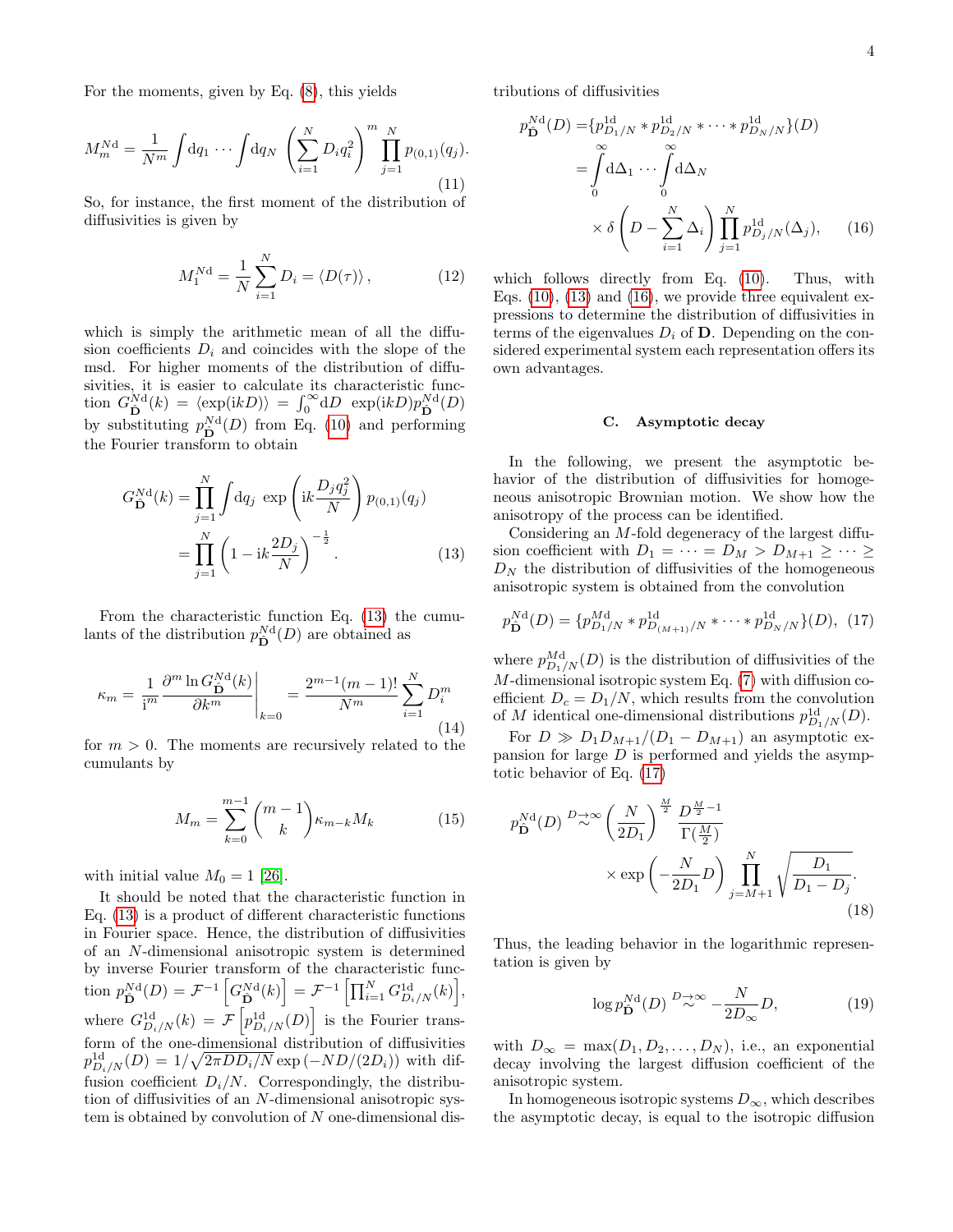coefficient  $D_c$ , which further coincides with the first moment  $\langle D \rangle$ . The corresponding distribution of diffusivities is a  $\chi^2$ -distribution given by Eq. [\(7\)](#page-2-1). This is in contrast to the anisotropic case, where  $\langle D \rangle$  <  $D_{\infty}$ . Thus, a discrepancy between  $\langle D \rangle$  and  $D_{\infty}$  leads to deviations from the  $\chi^2$ -distribution and rules out a homogeneous isotropic process. In general, this can be exploited to detect that the observed system comprises more than one diffusion coefficient. By further assuming homogeneity such a system is identified as an anisotropic one.

A quantitative measure for the discrepancy between  $\langle D \rangle$  and  $D_{\infty}$  is given by

<span id="page-4-0"></span>
$$
\eta = \frac{D_{\infty}}{\langle D \rangle} - 1\tag{20}
$$

which characterizes the deviation from the homogeneous isotropic case. Thus, for homogeneous systems it quantifies the anisotropy of the process. In cases where both values coincide, i.e., the system is isotropic,  $\eta$  becomes zero. In contrast, if one diffusion coefficient is much larger than all others,  $\langle D \rangle \to D_{\infty}/N$  resulting in  $\eta = N - 1$ , which denotes the largest possible anisotropy in N dimensions. Thus,  $\eta$  is a measure of the anisotropy, but it is not suitable to compare systems of different dimensionality  $N$ . It should be noted that similar measures exist [\[15,](#page-13-11) [27\]](#page-13-22).

From experimental data, both quantities for the anisotropy measure Eq. [\(20\)](#page-4-0) can be determined easily. The mean diffusion coefficient  $\langle D \rangle$  corresponds to the first moment of the distribution of diffusivities and is obtained by averaging the diffusivities. The decay for large D is obtained from a fit to  $f(D) = c \exp(-\lambda_{\text{fit}}D)$  to calculate  $D_{\infty} = N/(2\lambda_{\text{fit}})$ . The actual dimensionality  $N_{\text{eff}}$ of processes observed in  $N \geq N_{\text{eff}}$  dimensions can be estimated with  $N_{\text{eff}} = 2 \langle D \rangle \lambda_{\text{fit}}$  leading to  $\eta = N/N_{\text{eff}} - 1$ . For example, if an observed N-dimensional motion yields the largest anisotropy value of  $\eta = N - 1$ , the process is effectively a one-dimensional motion.

# D. Reconstruction of the diffusion tensor

For experiments it is of great interest to reconstruct the diffusion tensor D from measurements. If complete information about the trajectories is available, the diffusion tensor of the homogeneous anisotropic process can be estimated via the displacements. By defining tensorial diffusivities analogously to Eq. [\(4\)](#page-1-3)

<span id="page-4-2"></span>
$$
D_t^{ij}(\tau) = \frac{[x_i(t+\tau) - x_i(t)][x_j(t+\tau) - x_j(t)]}{2\tau}, \quad (21)
$$

where  $x_i(t)$  denotes the *i*-th component of the Ndimensional trajectory  $\mathbf{x}(t)$ , the linear  $\tau$  dependence of the mixed displacements is removed. These tensorial diffusivities are simply averaged

<span id="page-4-3"></span>
$$
D_{ij} = \left\langle D_t^{ij}(\tau) \right\rangle \tag{22}
$$

providing an estimator for the corresponding elements of **D**. Here,  $\langle \ldots \rangle$  either denotes a time average or an ensemble average depending on the available data.

# <span id="page-4-4"></span>IV. PROJECTION TO AN M-DIMENSIONAL SUBSPACE

Due to experimental restrictions the complete trajectory is often not accessible but its projection on an Mdimensional subspace can be measured. Such processes are commonly known as observed diffusion [\[28,](#page-13-23) [29\]](#page-13-24).

The projection of the distribution of displacements Eq. [\(3\)](#page-1-4) on the considered subspace is the marginal probability density

$$
p(\mathbf{r}_{\alpha}^{M}, \tau) = \int \mathrm{d}r_{\alpha_1} \cdots \int \mathrm{d}r_{\alpha_{N-M}} \ p(\mathbf{r}, \tau), \qquad (23)
$$

where  $r_{\alpha_i}$ ,  $i = 1, ..., (N - M)$  denotes  $(N - M)$  arbitrarily chosen directions which are integrated out. The vector  $\boldsymbol{\alpha} = (\alpha_1 \dots \alpha_{N-M})$  contains the indices  $\alpha_i$  describing which elements of  $\mathbf r$  are omitted. Alternatively, the projected distribution of displacements is computed by the M-dimensional inverse Fourier transform of the characteristic function of  $p(\mathbf{r}, \tau)$  where the components,  $k_{\alpha_i} = 0, \forall i \in \{1, \ldots, N - M\},$  which correspond to the chosen directions, are discarded. Hence, the distribution of displacements of the subspace is

$$
p(\mathbf{r}_{\alpha}^{M}, \tau) = \int \mathrm{d}^{M} \mathbf{k}_{\alpha}^{M} \frac{1}{(2\pi)^{M}} \exp\left[-\mathrm{i}(\mathbf{k}_{\alpha}^{M})^{\mathsf{T}} \mathbf{r}_{\alpha}^{M}\right] G(\mathbf{k}_{\alpha}^{M})
$$
\n(24)

with the characteristic function of the projected propagator  $G(\mathbf{k}_{\alpha}^{M}) = \exp[-(\mathbf{k}_{\alpha}^{M})^{\mathsf{T}} \Sigma_{\alpha}^{M} \mathbf{k}_{\alpha}^{M}]$ . The vector  $\mathbf{k}_{\alpha}^{M}$  is an M-dimensional sub-vector of the complete k-space and  $\mathbf{\Sigma}_{\alpha}^{M}$  denotes a principal  $M \times M$  submatrix of  $\mathbf{\Sigma}$  obtained by deletion of rows and columns with corresponding indices  $\alpha_i$ .

The distribution of diffusivities of such a projected diffusion process is calculated analogously to Eq. [\(6\)](#page-2-2) by integrating over  $\mathbf{r}_{\alpha}^{M}$ . Since  $\Sigma = 2\tau \mathbf{D}$  is a symmetric, positive definite matrix for  $\tau > 0$ , all principal submatrices  $\mathbf{\Sigma}_{\alpha}^{M}$  are symmetric, positive definite matrices as well and can be diagonalized. Hence, the projected distribution of diffusivities has the M-dimensional form of the generic expression Eq.  $(10)$ ,  $(13)$  or  $(16)$ . However, it depends on the eigenvalues  $D_{k,\alpha}^M, k = 1, \ldots, M$  of the projected diffusion tensor  $\mathbf{D}_{\alpha}^{M} = \mathbf{\Sigma}_{\alpha}^{M}/(2\tau)$ . If the eigenvalues of  $\mathbf{D}$ are identified as

$$
D_1 \ge D_2 \ge \cdots \ge D_N \tag{25}
$$

and the eigenvalues of  $\mathbf{D}_{(\alpha)}^{N-1}$  are

$$
D_{1,(\alpha)}^{N-1} \ge D_{2,(\alpha)}^{N-1} \ge \cdots \ge D_{N-1,(\alpha)}^{N-1}, \forall \alpha \in \{1,\ldots,N\},\tag{26}
$$

the well-known interlacing inequalities [\[30\]](#page-13-25) require

<span id="page-4-1"></span>
$$
D_k \ge D_{k,(\alpha)}^{N-1} \ge D_{k+1}, \ \forall k \in \{1, \dots, N-1\} \tag{27}
$$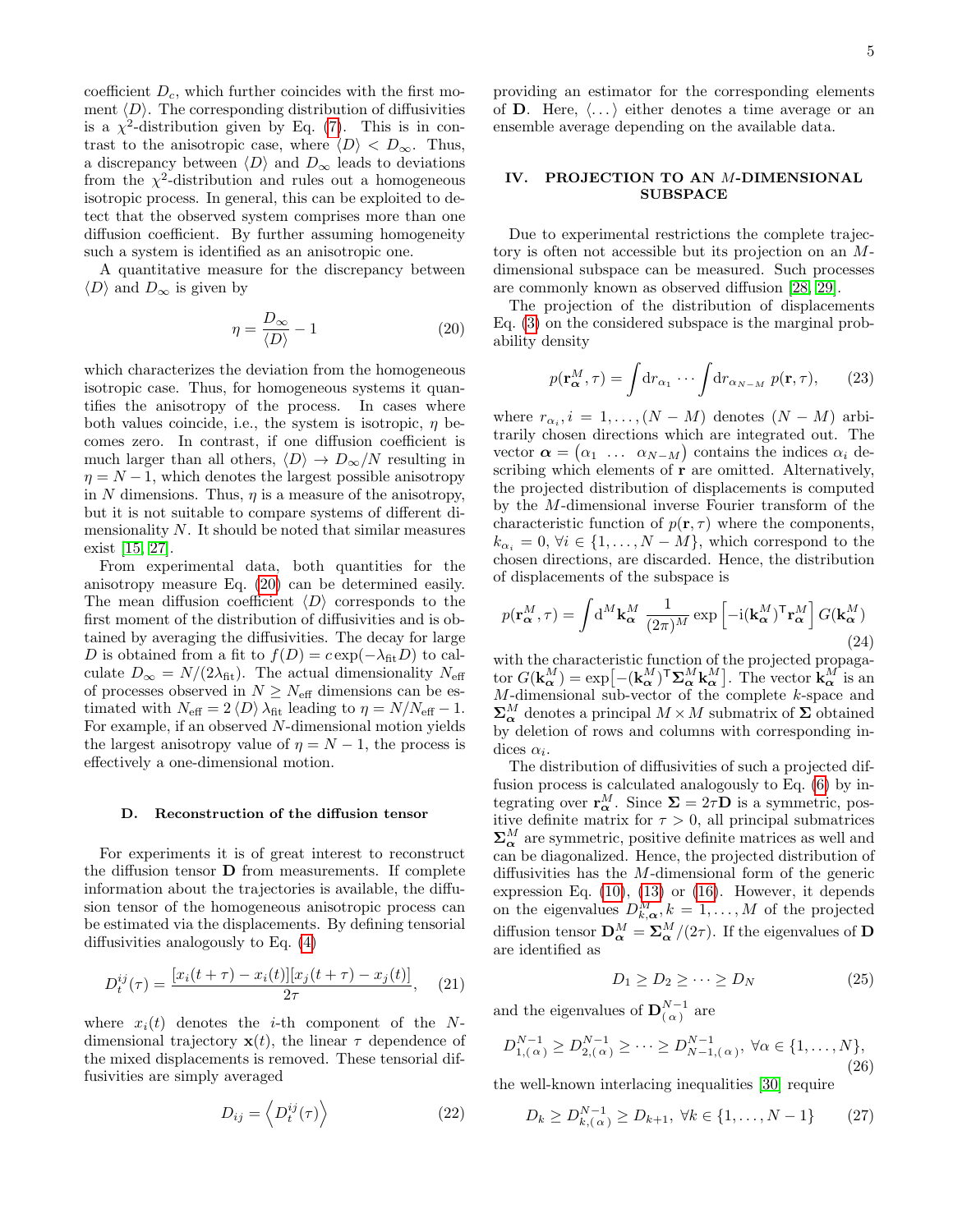for all  $\alpha \in \{1, \ldots, N\}$ . This expression is applied recursively (N-M) times to obtain a relation for the eigenvalues of the principal  $M \times M$  submatrix [\[31\]](#page-13-26)

$$
D_k \ge D_{k,\alpha}^M \ge D_{k+N-M}, \ \forall k \in \{1, \dots, M\} \tag{28}
$$

for arbitrary  $\alpha$ . By implication, if at least two eigenvalues of the submatrix  $\mathbf{D}_{\alpha}^{\bar{M}}$  differ, i.e., the projected process is anisotropic, Eq. [\(27\)](#page-4-1) states recursively that the complete process is anisotropic as well. Thus, the distribution of diffusivities of the projected N-dimensional anisotropic Brownian motion may already indicate the anisotropy of the complete process as well as the magnitude of one of the involved diffusion coefficients. However, a single projection is not sufficient to obtain the underlying diffusion coefficients.

Nevertheless, it is possible to estimate the bounds of the diffusion coefficients. The lower bound of the eigenvalues is given by zero, due to the positive semidefiniteness of D. An upper bound for the largest eigenvalue can be found if enough projections or submatrices are available to comprise all diagonal elements of D. By use of the relation between the trace of an  $N \times N$  matrix **A** and its eigenvalues  $\lambda_i$ ,  $\text{tr } A = \sum_i \lambda_i$ , subtotals of the trace of D are given by the sum of the eigenvalues of the respective submatrices. If the non-overlapping orthogonal projections of **D** defined by  $\alpha$  compose a partition of the set  $\{1, \ldots, N\}$ , the trace of the tensor is given by

$$
\operatorname{tr} \mathbf{D} = \sum_{i=1}^{N} D_i = \sum_{\alpha} \operatorname{tr} \mathbf{D}_{\alpha}^{M} = \sum_{\alpha} \sum_{k} D_{k,\alpha}^{M} \qquad (29)
$$

with  $\dot{\bigcup} \alpha = \{1, \ldots, N\}$ , where the partition elements  $\alpha$ do not necessarily have identical dimensionality.

For example, if one measures the eigenvalues of two non-overlapping projections of a  $3 \times 3$  diffusion tensor **D**, the trace of  $\bf{D}$  is given by

$$
\text{tr } \mathbf{D} = \text{tr } \mathbf{D}_{(1\ 3)}^1 + \text{tr } \mathbf{D}_{(2)}^2
$$
  
=  $D_{1,(1\ 3)}^1 + D_{1,(2)}^2 + D_{2,(2)}^2.$  (30)

Thus, the eigenvalue inequalities for that example using the relations above are given by

$$
\text{tr } \mathbf{D} \ge D_1 \ge \max(D^1_{1,(1\ 3)}, D^2_{1,(2)}) \ge D_2
$$
  
 
$$
D_2 \ge \min(D^1_{1,(1\ 3)}, D^2_{2,(2)}) \ge D_3 \ge 0,
$$
 (31)

which allows a rough estimation of the diffusion coefficients from the given projections.

# <span id="page-5-0"></span>V. SPECIFIC SYSTEMS

# A. Two-dimensional systems

The distribution of diffusivities of a two-dimensional homogeneous anisotropic system can be calculated explicitly, for instance, via Eq. [\(16\)](#page-3-1), resulting in

$$
p_{\mathbf{D}}^{2d}(D) = \int_{0}^{\infty} d\Delta_{1} \int_{0}^{\infty} d\Delta_{2} \delta [D - (\Delta_{1} + \Delta_{2})]
$$
  
 
$$
\times p_{D_{1}/2}^{1d}(\Delta_{1}) p_{D_{2}/2}^{1d}(\Delta_{2})
$$
  

$$
= \frac{\exp \left[-\frac{1}{2} \left(\frac{1}{D_{1}} + \frac{1}{D_{2}}\right) D\right]}{\sqrt{D_{1} D_{2}}} I_{0} \left[\frac{1}{2} \left(\frac{1}{D_{1}} - \frac{1}{D_{2}}\right) D\right]
$$
(32)

where  $I_0(x)$  denotes the modified Bessel function of the first kind. The first two moments of this distribution, as given by Eq. [\(8\)](#page-2-3), yield

<span id="page-5-3"></span><span id="page-5-2"></span><span id="page-5-1"></span>
$$
\langle D \rangle = M_1 = \frac{1}{2}(D_1 + D_2) \tag{33}
$$

and

$$
\langle D^2 \rangle = M_2 = \frac{1}{4} (3D_1^2 + 2D_1 D_2 + 3D_2^2). \tag{34}
$$

Hence, the mean diffusion coefficient coincides with the arithmetic mean of the diffusion coefficients belonging to the two directions of the anisotropic system as expected from Eq. [\(12\)](#page-3-3). Solving the simultaneous Eqs. [\(33\)](#page-5-1) and [\(34\)](#page-5-2) yields the expression

<span id="page-5-7"></span>
$$
D_{1,2} = M_1 \pm \sqrt{M_2 - 2M_1^2} \tag{35}
$$

to obtain the diffusion coefficients  $D_1$  and  $D_2$  from the moments.

The asymptotic behavior of Eq.  $(32)$  for large D is given by Eq. [\(18\)](#page-3-4) and yields

<span id="page-5-4"></span>
$$
p_{\mathbf{\hat{D}}}^{\text{2d}}(D) \stackrel{D \to \infty}{\sim} \frac{\exp\left(-\frac{D}{D_{\infty}}\right)}{\sqrt{|D_1 - D_2| \pi D}} \tag{36}
$$

with  $D_{\infty} = \max(D_1, D_2)$ . Thus, the asymptotic behavior in the logarithmic representation is given by

<span id="page-5-5"></span>
$$
\log p_{\hat{\mathbf{D}}}^{2d}(D) \stackrel{D \to \infty}{\sim} -\frac{D}{D_{\infty}},\tag{37}
$$

which corresponds to the decay of the distribution of diffusivities in two-dimensional homogeneous isotropic systems with diffusion coefficient  $D_{\infty}$ , i.e., an exponential decay with the largest diffusion coefficient of the anisotropic system. Accordingly, the smallest diffusion coefficient is given by  $2 \langle D \rangle - D_{\infty}$ . From the asymptotic decay and the mean diffusion coefficient the anisotropy of the system is characterized by Eq. [\(20\)](#page-4-0) and corresponds to the ratio

<span id="page-5-6"></span>
$$
\eta = \frac{|D_1 - D_2|}{D_1 + D_2} = \frac{\sqrt{M_2 - 2M_1^2}}{M_1},\tag{38}
$$

which is also related to the moments.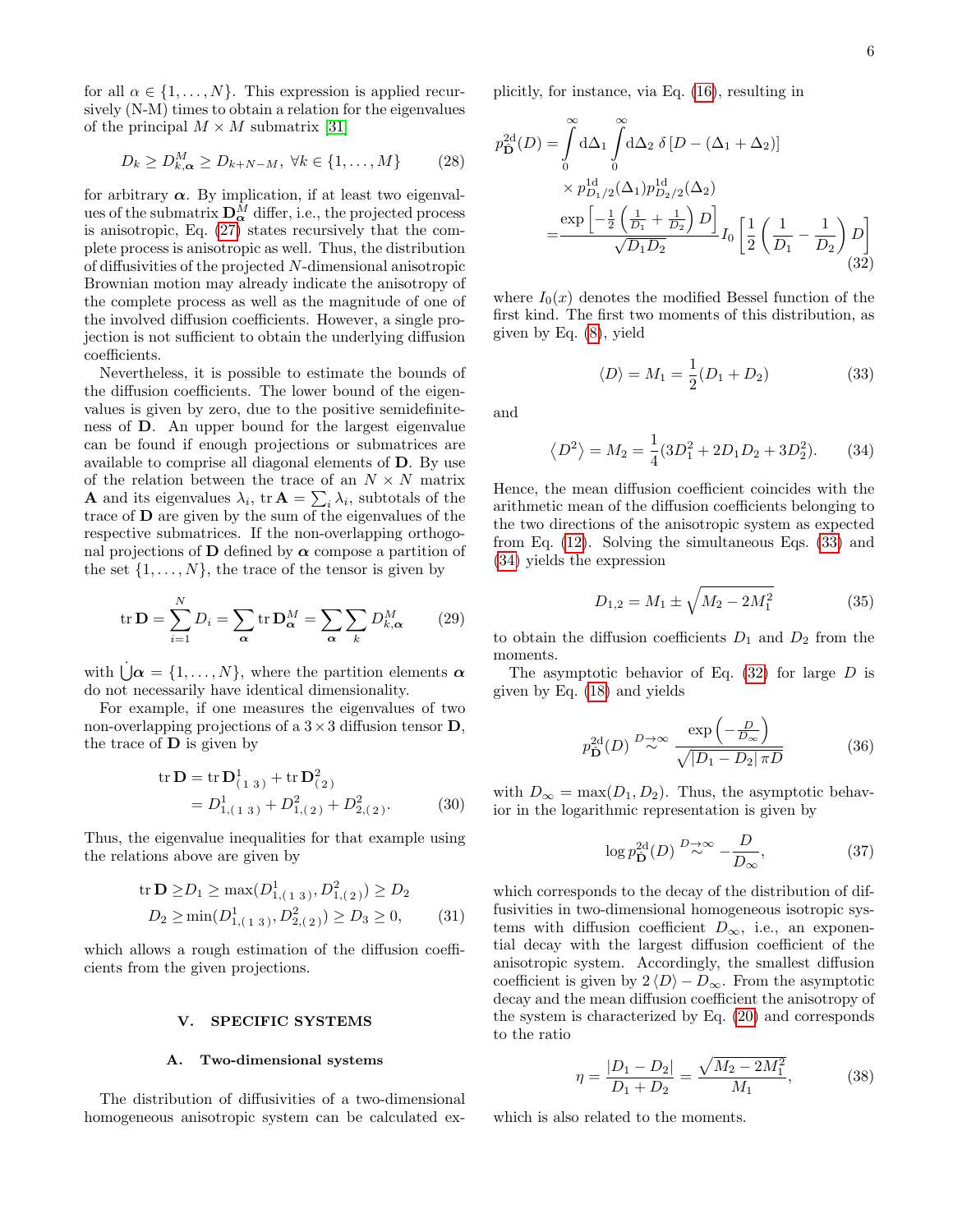

<span id="page-6-1"></span>Figure 1. The distribution of diffusivities (histogram) from a simulated trajectory of a homogeneous anisotropic diffusion process in two dimensions with diffusion tensor D given by Eq. [\(40\)](#page-6-0) agrees well with the analytic distribution of diffusivi-ties (solid line) from Eq. [\(32\)](#page-5-3) with  $D_1 = 5$  and  $D_2 = 1$  denoting the eigenvalues of D. Additionally, the asymptotic func-tion Eq. [\(36\)](#page-5-4) (dotted line,  $D_{\infty} = 5$ ) agrees reasonably for large D. Furthermore, a distribution of diffusivities (dashed line) of two-dimensional isotropic diffusion with the same mean diffusion coefficient  $D_c = \langle D \rangle = (D_1 + D_2)/2 = 3$  is shown for comparison. The different asymptotic decays are clearly visible and allow the distinction from homogeneous isotropic processes.

The diffusion coefficients  $D_1, D_2$  can also be obtained from the asymptotic behavior for vanishing D. Since

$$
\lim_{D \to 0} p_{\mathbf{D}}^{2d}(D) = (D_1 D_2)^{-\frac{1}{2}},\tag{39}
$$

the corresponding value in experimental data is determined by extrapolating the distribution of diffusivities in a log-log plot towards  $D = 0$ . In conjunction with an estimate of the largest diffusion coefficient from a fit to Eq. [\(37\)](#page-5-5) both diffusion coefficients can be identified. This provides a consistency check for the calculation via the moments of the distribution of diffusivities given in Eq. [\(38\)](#page-5-6).

To substantiate our analytical expressions by results from simulations, a random walk was performed by numerical integration of the Langevin equation, Eq. [\(2\)](#page-1-5), in two dimensions using the diffusion tensor

<span id="page-6-0"></span>
$$
\mathbf{D} = \begin{pmatrix} 4 & \sqrt{3} \\ \sqrt{3} & 2 \end{pmatrix} \tag{40}
$$

with eigenvalues  $D_1 = 5$  and  $D_2 = 1$ . The obtained trajectory of the two-dimensional homogeneous anisotropic diffusion process consisted of  $10<sup>5</sup>$  displacements and its distribution of diffusivities is depicted in Fig. [1.](#page-6-1) The agreement of the normalized histogram from simulated data with the analytic distribution Eq. [\(32\)](#page-5-3) is obvious. Deviations between simulation and the analytic curve for large D are due to insufficient statistics from the finite number of displacements. Moreover, Fig. [1](#page-6-1) shows the mono-exponential behavior corresponding to isotropic diffusion in two dimensions for comparison. Although the mean diffusion coefficients of both processes coincide, the asymptotic decays of the distributions differ. The reason is the asymptotic behavior given by Eq. [\(36\)](#page-5-4) in the anisotropic case which decays exponentially with the largest eigenvalue for large  $D$  as depicted in the figure. In contrast, for the isotropic system the asymptotic decay corresponds to the mean diffusion coefficient resulting in the observed quantitative difference. Furthermore, the distributions are qualitatively different for small D. A characteristic difference between isotropic and anisotropic systems is the convex shape in the logarithmic representation of the anisotropic distribution of diffusivities. This intuitively results from the two different exponential decays related to the distinct diffusion coefficients  $D_1$  and  $D_2$ . In a more rigorous way, since  $\frac{d^2}{dD^2}$  log  $p_{\mathbf{D}}^{\text{2d}}(D) \geq 0$ , with the equal sign being valid only

For experimental data, it is easy to calculate the first two moments  $M_1$  and  $M_2$  by averaging the short-time diffusivities of Eq. [\(4\)](#page-1-3) and their squares, respectively. The averaging is accomplished either along a single trajectory or from an ensemble of trajectories avoiding any numerical fit. The first two moments are sufficient to calculate  $D_1$  and  $D_2$  by Eq. [\(35\)](#page-5-7).

for isotropic diffusion, the anisotropic distribution of dif-

fusivities is a superconvex function [\[32\]](#page-13-27).

For the sample trajectory used in Fig. [1](#page-6-1) the first two moments are determined to be  $\tilde{M}_1 = 2.987$  and  $\tilde{M}_2 = 21.72$ . According to Eq. [\(35\)](#page-5-7), the underlying diffusion coefficients yield  $\tilde{D}_1 = 4.956$  and  $\tilde{D}_2 = 1.018$ . These values agree well with the eigenvalues of the tensor Eq. [\(40\)](#page-6-0), which was used as input parameter of the simulation. The resulting value of  $\eta = 2/3$  indicates a considerable anisotropy of the process.

# 1. Limiting cases

In the case of identical diffusion coefficients for both directions the anisotropy vanishes as discussed for Eq. [\(38\)](#page-5-6). The resulting isotropic diffusion process is characterized by a single diffusion coefficient  $D_c = D_1 = D_2$ . Hence, Eq. [\(32\)](#page-5-3) simplifies to the well-known distribution of single-particle diffusivities of two-dimensional isotropic diffusion [\[18\]](#page-13-13)

$$
p_{D_c}^{\text{2d}}(D) = \frac{\exp\left(-\frac{D}{D_c}\right)}{D_c} \tag{41}
$$

given by an exponential function.

If, on the contrary, the anisotropy is large, diffusion in one direction will be suppressed. Without loss of generality, this is accomplished by sending one of the diffusion coefficients to zero. Thus, by taking the limit of vanishing  $D_2$ , the distribution of diffusivities Eq. [\(32\)](#page-5-3) is simplified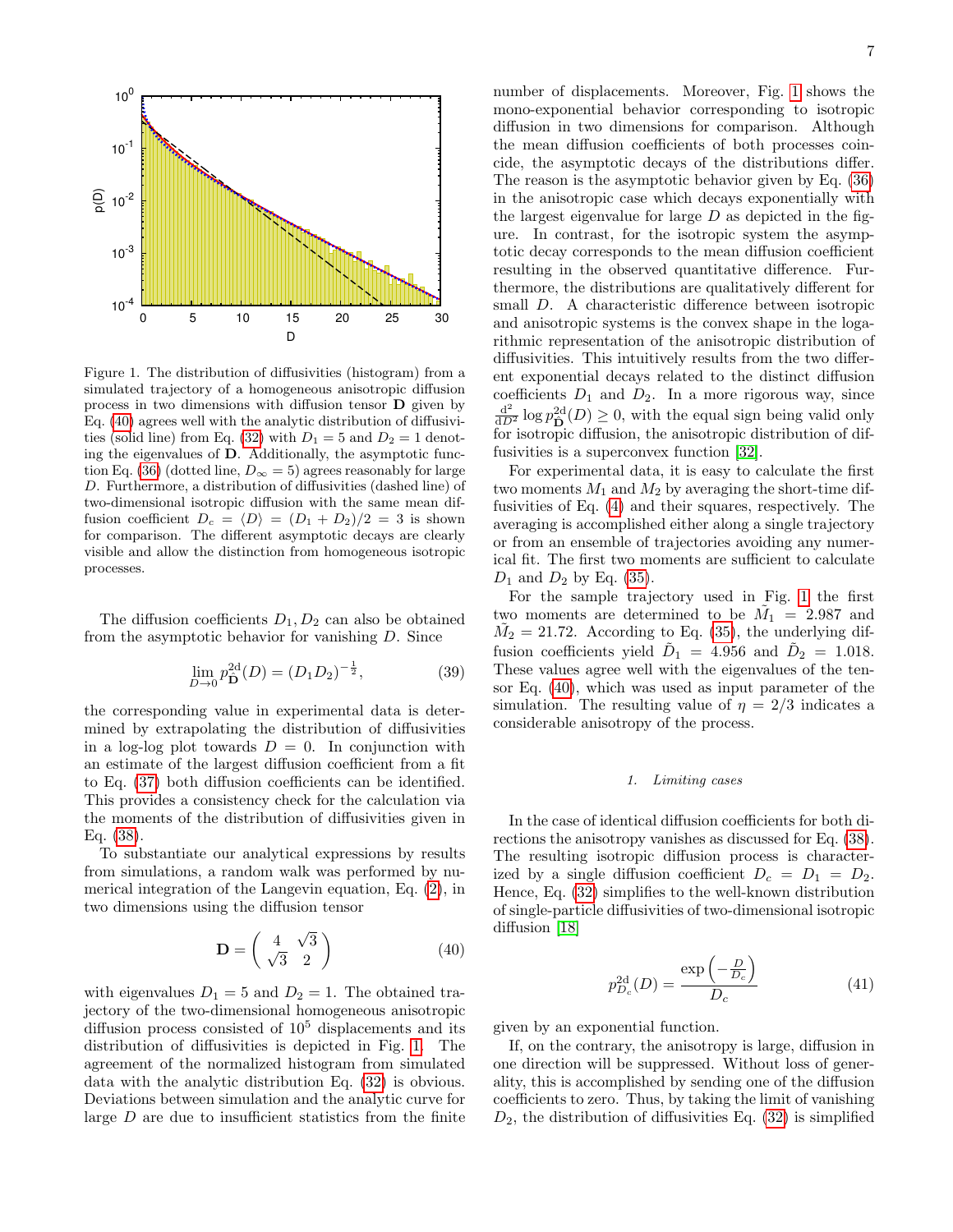to

<span id="page-7-0"></span>
$$
p_{D_1}^{1d}(D) = \lim_{D_2 \to 0} p_{\mathbf{D}}^{2d}(D) = \frac{\exp\left(-\frac{D}{D_1}\right)}{\sqrt{\pi D_1 D}},\qquad(42)
$$

which has the structure of the distribution of diffusivities of one-dimensional diffusion [\[18\]](#page-13-13). Since diffusion into the perpendicular direction is prohibited, as expected, it qualitatively leads to the observation of a onedimensional process. This can be identified by the characteristic factor  $D^{-1/2}$  due to which the distribution of diffusivities diverges for small  $D$ . Applying Eq.  $(8)$  the first moment of Eq. [\(42\)](#page-7-0), i.e., the mean diffusion coefficient, yields  $\langle D \rangle = D_1/2$ . The factor of 1/2 results from the single-particle diffusivities Eq. [\(4\)](#page-1-3) with  $N = 2$  assuming that a two-dimensional process is observed. However, due to the suppression of one direction this assumption is no longer valid and  $N = 1$  should have been used instead. This conclusion is also obtained from the anisotropy value  $\eta = 1$ , which is equal to its maximum value for twodimensional anisotropic processes since effectively onedimensional motion is observed.

# 2. Reconstruction of D

In addition to the eigenvalues, it is sometimes of interest to determine the orientation of the principal axes of the system relative to the given frame of reference. This is achieved by the reconstruction of the diffusion tensor

$$
\mathbf{D} = \begin{pmatrix} D_{11} & D_{12} \\ D_{12} & D_{22} \end{pmatrix}, \tag{43}
$$

where the off-diagonal elements are labeled identically due to symmetry reasons. The reconstruction is accomplished in two ways either by considering the complete two-dimensional trajectory or by using one-dimensional projections of the trajectory.

In the first approach the tensorial diffusivities of Eq.  $(21)$  are used to obtain the tensor entries of **D**. In accordance with Eq. [\(22\)](#page-4-3) the tensor elements are estimated by averaging the tensorial diffusivities along a trajectory or over an ensemble. Moreover, the eigenvalues of the tensor D are expressed by its entries

$$
D_{1,2} = \frac{1}{2} \left( D_{11} + D_{22} \pm \sqrt{(D_{11} - D_{22})^2 + 4D_{12}^2} \right) (44)
$$

and correspond to the diffusion coefficients of the system.

For the sample trajectory used in Fig. [1](#page-6-1) the measured values  $\tilde{D}_{ij}$  yield the diffusion tensor

$$
\tilde{\mathbf{D}} = \begin{pmatrix} 3.983 & 1.719 \\ 1.719 & 1.990 \end{pmatrix}, \tag{45}
$$

which agrees reasonably with the input parameters of the simulation. The eigenvalues from this measured tensor  $\tilde{D}_1 = 4.973$  and  $\tilde{D}_2 = 1.000$  show a good agreement with

the exact eigenvalues of the input tensor  $D_1 = 5$  and  $D_2 = 1.$ 

The second approach determines the tensor D exclusively from one-dimensional projections of the trajectory. In order to obtain results, at least three different projections are necessary. For simplicity, it is preferable to use projections along two perpendicular axes, which define the frame of reference for D. Furthermore, a projection onto an axis is required which is rotated about an angle  $\theta$ relatively to the frame of reference. In such a setup, the first moments of the distribution of diffusivities related to the first two projections are identical to the averaged tensorial diffusivities  $\langle D_t^{11}(\tau) \rangle$  and  $\langle D_t^{22}(\tau) \rangle$ . Thus, they yield the two diagonal elements of D. The first moment of the third projection measures the leading diagonal element  $D_{11}^{\theta}$  of the rotated tensor  $\mathbf{D}^{\theta} = \mathbf{R}(\theta)^{\mathsf{T}} \mathbf{D} \mathbf{R}(\theta)$  with rotation tensor  $\mathbf{R}(\theta) = \begin{pmatrix} \cos \theta & -\sin \theta \\ \sin \theta & \cos \theta \end{pmatrix}$  $\sin \theta \quad \cos \theta$  . This additional value is sufficient to obtain the off-diagonal element of D from

$$
D_{12} = \frac{D_{11}^{\theta} - D_{11}\cos^2\theta - D_{22}\sin^2\theta}{\sin(2\theta)}.
$$
 (46)

For the calculation, any projection of the trajectory onto an arbitrary one-dimensional axis, i.e., any  $\theta$ , can be used except directions perpendicular or parallel to axes of the frame of reference, i.e., angles  $\theta$  which are multiples of  $\pi/2$ . It should be emphasized that the reconstruction from the distribution of diffusivities of projected trajectories is possible although the definition of the diffusivities omit any directional information.

In the example with  $\tilde{D}_{11} = 3.983, \tilde{D}_{22} = 1.990$  and a measured  $\tilde{D}_{11}^{5\pi/12} = 2.983$ , the off-diagonal element yields  $D_{12} = 1.719$ , which is in good agreement with the value  $\sqrt{3} \approx 1.732$  appearing as input parameter of the simulation.

In conclusion, it depends on the constraints of the experiment which of both approaches is more practicable. In either way the complete diffusion tensor  **is recon**structed reasonably well.

### B. Three-dimensional systems

Analogous to the two-dimensional case, it is possible to calculate the distribution of diffusivities for threedimensional systems either by inverse Fourier transform of the general characteristic function Eq. [\(13\)](#page-3-0) or by the convolution Eq. [\(16\)](#page-3-1). In both cases the analytical integration cannot be performed completely. However, the integration can be accomplished numerically. By inte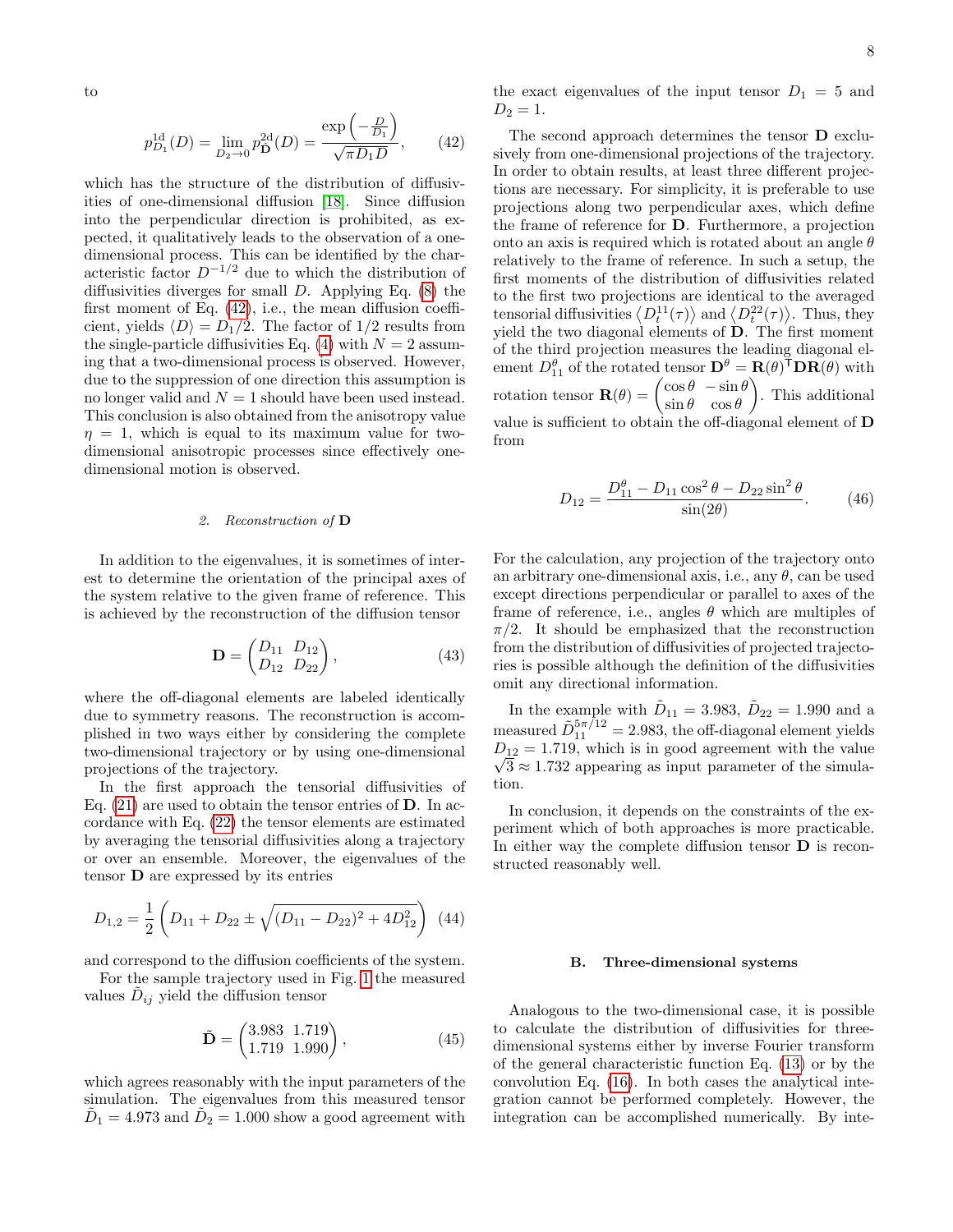grating two variables Eq. [\(16\)](#page-3-1) is reduced to

$$
p_{\mathbf{D}}^{3d}(D) = \int_{0}^{\infty} d\Delta_{1} \int_{0}^{\infty} d\Delta_{2} \int_{0}^{\infty} d\Delta_{3} \delta [D - (\Delta_{1} + \Delta_{2} + \Delta_{3})]
$$
  
\n
$$
\times p_{D_{1}/3}^{1d}(\Delta_{1}) p_{D_{2}/3}^{1d}(\Delta_{2}) p_{D_{3}/3}^{1d}(\Delta_{3})
$$
  
\n
$$
= \int_{0}^{D} d\Delta_{1} \left(\frac{3}{2}\right)^{3/2} \frac{1}{\sqrt{\pi D_{1}D_{2}D_{3}\Delta_{1}}}
$$
  
\n
$$
\times \exp \left\{-\frac{3}{4} \left[\left(\frac{1}{D_{2}} + \frac{1}{D_{3}}\right)(D - \Delta_{1}) + \frac{2\Delta_{1}}{D_{1}}\right]\right\}
$$
  
\n
$$
\times I_{0} \left[\frac{3}{4} \left(\frac{1}{D_{3}} - \frac{1}{D_{2}}\right)(D - \Delta_{1})\right].
$$
 (47)

For further simplification, a series expansion of the modified Bessel function  $I_0(x)$  can be applied, which allows performing the last integration. However, this only results in a converging sum, which cannot be simplified any further.

By using the general expression of the cumulants Eq. [\(14\)](#page-3-5) and the relation between cumulants and moments Eq. [\(15\)](#page-3-6), the first three moments of the distribution of diffusivities of three-dimensional homogeneous anisotropic diffusion processes are

<span id="page-8-0"></span>
$$
M_1 = \frac{1}{3}(D_1 + D_2 + D_3),\tag{48}
$$

$$
M_2 = \frac{1}{9} \left[ (D_1 + D_2 + D_3)^2 + 2(D_1^2 + D_2^2 + D_3^2) \right], \tag{49}
$$

and

$$
M_3 = \frac{1}{9} \left[ 5D_1^3 + 3D_1^2 (D_2 + D_3) + D_1 (3D_2^2 + 2D_2 D_3 + 3D_3^2) + (D_2 + D_3)(5D_2^2 - 2D_2 D_3 + 5D_3^2) \right].
$$
 (50)

These expressions are similar to Eqs. [\(33\)](#page-5-1) to [\(34\)](#page-5-2) and relate the moments of the distribution of diffusivities to diffusion coefficients  $D_1$  to  $D_3$  of the anisotropic process. By solving simultaneously Eqs. [\(48\)](#page-8-0) to [\(50\)](#page-8-1), the underlying diffusion coefficients are determined by the measured moments of the distribution. The solution comprises six triplets  $(D_1$  to  $D_3)$ , which are permutations of the three diffusion coefficients. Due to the cubic contributions in Eq. [\(50\)](#page-8-1) the expressions are too lengthy to be shown here but can be easily obtained.

The asymptotic behavior of Eq.  $(47)$  for large D is given by Eq. [\(18\)](#page-3-4), which assumes  $D_1 > D_2 > D_3$ , and results in

<span id="page-8-4"></span>
$$
p_{\mathbf{D}}^{3d}(D) \stackrel{D \to \infty}{\sim} \frac{\sqrt{3D_1} \exp\left(-\frac{3D}{2D_1}\right)}{\sqrt{2\pi (D_1 - D_2)(D_1 - D_3)D}}.\tag{51}
$$

Thus, the behavior in the logarithmic representation is determined by

$$
\log p_{\hat{\mathbf{D}}}^{3d}(D) \stackrel{D \to \infty}{\sim} -\frac{3D}{2D_{\infty}},\tag{52}
$$



<span id="page-8-5"></span><span id="page-8-2"></span>Figure 2. The distribution of diffusivities (histogram) from one simulated trajectory of a homogeneous anisotropic diffusion process in three dimensions with diffusion tensor D given by Eq. [\(54\)](#page-8-3) agrees well with the distribution of diffusivities (solid line) obtained from numerical integration of Eq. [\(47\)](#page-8-2), using the eigenvalues  $D_1 = 5$ ,  $D_2 = 3$  and  $D_3 = 1$  of tensor **D**. For comparison, the distribution of diffusivities (dashed line) of an isotropic diffusion process in three dimensions, given by Eq. [\(55\)](#page-9-0), is shown, where the same mean diffusion coefficient  $D_c = \langle D \rangle = (D_1 + D_2 + D_3)/3 = 3$  as in the anisotropic process was used. The different asymptotic decays are clearly visible and allow the distinction from homogeneous isotropic processes. In the inset, the asymptotic function Eq. [\(51\)](#page-8-4) (dotted line) agrees reasonably for large D.

which corresponds to the asymptotic decay of a threedimensional isotropic distribution of diffusivities with  $D_{\infty}$  = max $(D_1, D_2, D_3)$ . The anisotropy measure Eq. [\(20\)](#page-4-0) in the three-dimensional case corresponds to

$$
\eta = \frac{(D_{\infty} - D_1) + (D_{\infty} - D_2) + (D_{\infty} - D_3)}{D_1 + D_2 + D_3},
$$
(53)

<span id="page-8-1"></span>which considers the differences of the individual diffusion coefficients to characterize the anisotropy. It is obvious that the largest anisotropy yields  $\eta = 2$ .

In order to substantiate our results by simulated data, the simulation of a three-dimensional homogeneous anisotropic random walk was performed using the diffusion tensor

<span id="page-8-3"></span>
$$
\mathbf{D} = \begin{pmatrix} 4 & -\frac{\sqrt{3}}{2} & -\frac{1}{2} \\ -\frac{\sqrt{3}}{2} & \frac{13}{4} & \frac{3\sqrt{3}}{4} \\ -\frac{1}{2} & \frac{3\sqrt{3}}{4} & \frac{7}{4} \end{pmatrix} . \tag{54}
$$

The obtained trajectory consists of  $10^5$  displacements and its distribution of diffusivities is depicted in Fig. [2.](#page-8-5) The distribution of diffusivities from the simulated trajectory shows a good agreement with the curve obtained from numerical integration of Eq. [\(47\)](#page-8-2). The deviations for larger values of D result from the finite simulation time, i.e., its insufficient statistics. Furthermore, Fig. [2](#page-8-5) shows the distribution of an isotropic system where a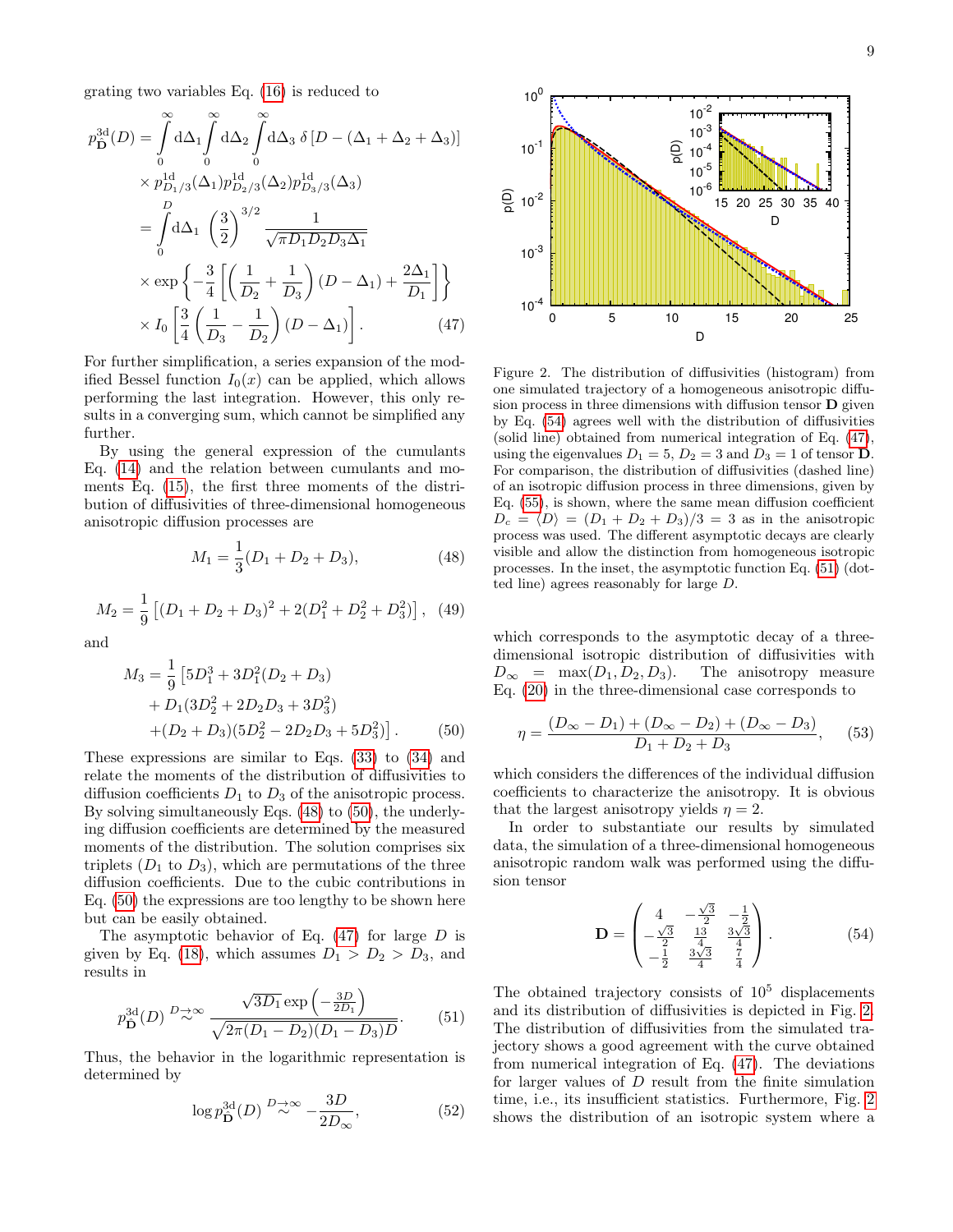qualitative distinction at the crossover from the maximum peak to the exponential decay becomes apparent. This behavior of the curvature in the logarithmic representation depends on the observed system and is discussed in Sec. [V B 2.](#page-10-0) The deviating asymptotic decay of the anisotropic process is clearly visible in Fig. [2](#page-8-5) and allows the distinction from homogeneous isotropic processes. Thus, in conjunction with the mean diffusivity the asymptotic decay provides a measure of the anisotropy. In addition, the asymptotic behavior given by Eq. [\(51\)](#page-8-4) is depicted and provides a reasonable approximation for large D. The eigenvalues of D for experimental data are easily determined by measuring the leading moments of the diffusivities. For the sample trajectory used in Fig. [2](#page-8-5) the first three moments result in  $\tilde{M}_1^{\star} = 2.995, \tilde{M}_2 = 16.68$ and  $\tilde{M}_3 = 140.2$ . By solving the simultaneous Eqs. [\(48\)](#page-8-0) to [\(50\)](#page-8-1), the underlying diffusion coefficients are obtained as  $D_1 = 4.884, D_2 = 3.153$  and  $D_3 = 0.948$ . These values agree reasonably well with the eigenvalues of the tensor Eq. [\(54\)](#page-8-3), which was used as input parameter of the simulation. The value of  $\eta = 2/3$  indicates a considerable anisotropy of the process.

# 1. Limiting cases

If the diffusion coefficients of all three directions coincide with  $D_c = D_1 = D_2 = D_3$ , the distribution of diffusivities for the three-dimensional isotropic system [\[18\]](#page-13-13)

<span id="page-9-0"></span>
$$
p_{D_c}^{\rm 3d}(D) = 3\sqrt{\frac{3}{2\pi} \frac{D}{D_c^3}} \exp\left(-\frac{3D}{2D_c}\right) \tag{55}
$$

will be obtained from Eq.  $(47)$  in agreement with Eq.  $(7)$ .

If exactly two diffusion coefficients coincide, one usually refers to diffusion processes of uniaxial molecules [\[22\]](#page-13-17). In this case, the general distribution of diffusivities of three-dimensional homogeneous anisotropic diffusion Eq. [\(47\)](#page-8-2) simplifies to

<span id="page-9-1"></span>
$$
p_{\rm uni}^{\rm 3d}(D) = \frac{3}{2} \frac{\exp\left(-\frac{3D}{2D^{(2)}}\right) \exp\left(\sqrt{\frac{3}{2}(\frac{1}{D^{(1)}} - \frac{1}{D^{(2)}})D}\right)}{\sqrt{D^{(2)}(D^{(2)} - D^{(1)})}},\tag{56}
$$

where  $D^{(1)}$  and  $D^{(2)}$  are the eigenvalues of **D** with multiplicity one and two, respectively. In general, a distinction between the oblate case  $(D^{(2)} > D^{(1)}, \text{ disc})$ and the prolate case  $(D^{(2)} \leq D^{(1)}, \text{ rod})$  is made for uniaxial molecules. In the prolate case both square roots in Eq. [\(56\)](#page-9-1) yield complex numbers. However, with roots in Eq. (30) yield complex numbers. However, with<br>
erf( $\sqrt{-x}$ )/ $\sqrt{-y}$  = erfi( $\sqrt{x}$ )/ $\sqrt{y}$  for  $x, y > 0$  and  $x, y \in \mathbb{R}$ , Eq. [\(56\)](#page-9-1) remains a real-valued function. Hence, a distinction between the two cases for the diffusion coefficients is not required for the distribution of diffusivities.

In the uniaxial case the first three moments simplify to

<span id="page-9-2"></span>
$$
M_1 = \frac{1}{3}(D^{(1)} + 2D^{(2)}),\tag{57}
$$

<span id="page-9-3"></span>
$$
M_2 = \frac{1}{9} \left( 3D^{(1)^2} + 4D^{(1)}D^{(2)} + 8D^{(2)^2} \right) \tag{58}
$$

and

<span id="page-9-6"></span>
$$
M_3 = \frac{1}{9} \left( 5D^{(1)^3} + 6D^{(1)^2}D^{(2)} + 8D^{(1)}D^{(2)^2} + 16D^{(2)^3} \right). \tag{59}
$$

Thus, the eigenvalues of  **are calculated by** 

<span id="page-9-4"></span>
$$
D^{(1)} = M_1 \mp \sqrt{3M_2 - 5M_1^2} \tag{60}
$$

and

<span id="page-9-5"></span>
$$
D^{(2)} = M_1 \pm \frac{1}{2} \sqrt{3M_2 - 5M_1^2},
$$
 (61)

where the sign in the equations depends on the constraint of positive diffusion coefficients. None of the eigenvalues will become complex since with Eqs. [\(57\)](#page-9-2) and [\(58\)](#page-9-3) the expression under the square root  $3M_2 - 5M_1^2 = \frac{4}{9}(D^{(1)} (D^{(2)})^2 > 0$  is always positive and, hence,  $M_2 > \frac{5}{3}M_1^2$ . It should be noted that for  $\frac{5}{3}M_1^2 < M_2 < 2M_1^2$  both signs in Eqs. [\(60\)](#page-9-4) and [\(61\)](#page-9-5) yield positive diffusion coefficients. In this case, the third moment has to be exploited in order to decide the correct pair of diffusion coefficients by comparing Eq. [\(59\)](#page-9-6) with the measured value. Hence, there exist distributions of diffusivities with identical moments  $M_1$  and  $M_2$ , which result from different diffusion coefficients. In this case, the distinct  $M_3$  determines the corresponding diffusion coefficients of the system. In the limit  $M_2 \rightarrow \frac{5}{3}M_1^2$ ,  $D^{(1)}$  and  $D^{(2)}$  approach each other. In this particular case, the decision for the correct pair cannot be made accurately since both pairs yield approximately the same  $M_3$  from Eq. [\(59\)](#page-9-6). However, this limit corresponds to the isotropic system and, hence, the single diffusion coefficient is directly given by the first moment of the distribution.

Fig. [3](#page-10-1) depicts examples of such distributions for the general anisotropic, the prolate, and the oblate case. The differences can be identified qualitatively. In the general and in the prolate case, the decay after the maximum peak has a convex curvature in the logarithmic representation, whereas in the oblate case it decays in a purely concave manner. This qualitative change is obtained from  $\frac{d^2}{dD^2} \log p_{\text{uni}}^{3d}(D)$  and discussed in Sec. VB2. In all cases, the exponential decay for large  $D$  is determined by the largest diffusion coefficient as given by Eq. [\(51\)](#page-8-4). However, since the first decay after the peak is dominated by the smallest diffusion coefficient, the curve is shifted to the left for the prolate case in contrast to the oblate case when  $D_2$  is changed from  $D_3$  to  $D_1$ . As expected from the first moment, the general case lies in between. A better distinction between the different cases is achieved quantitatively by determining the moments and calculating the diffusion coefficients.

In Fig. [4](#page-10-2) the distribution of diffusivities for different ratios

<span id="page-9-7"></span>
$$
r = D^{(1)}/D^{(2)}\tag{62}
$$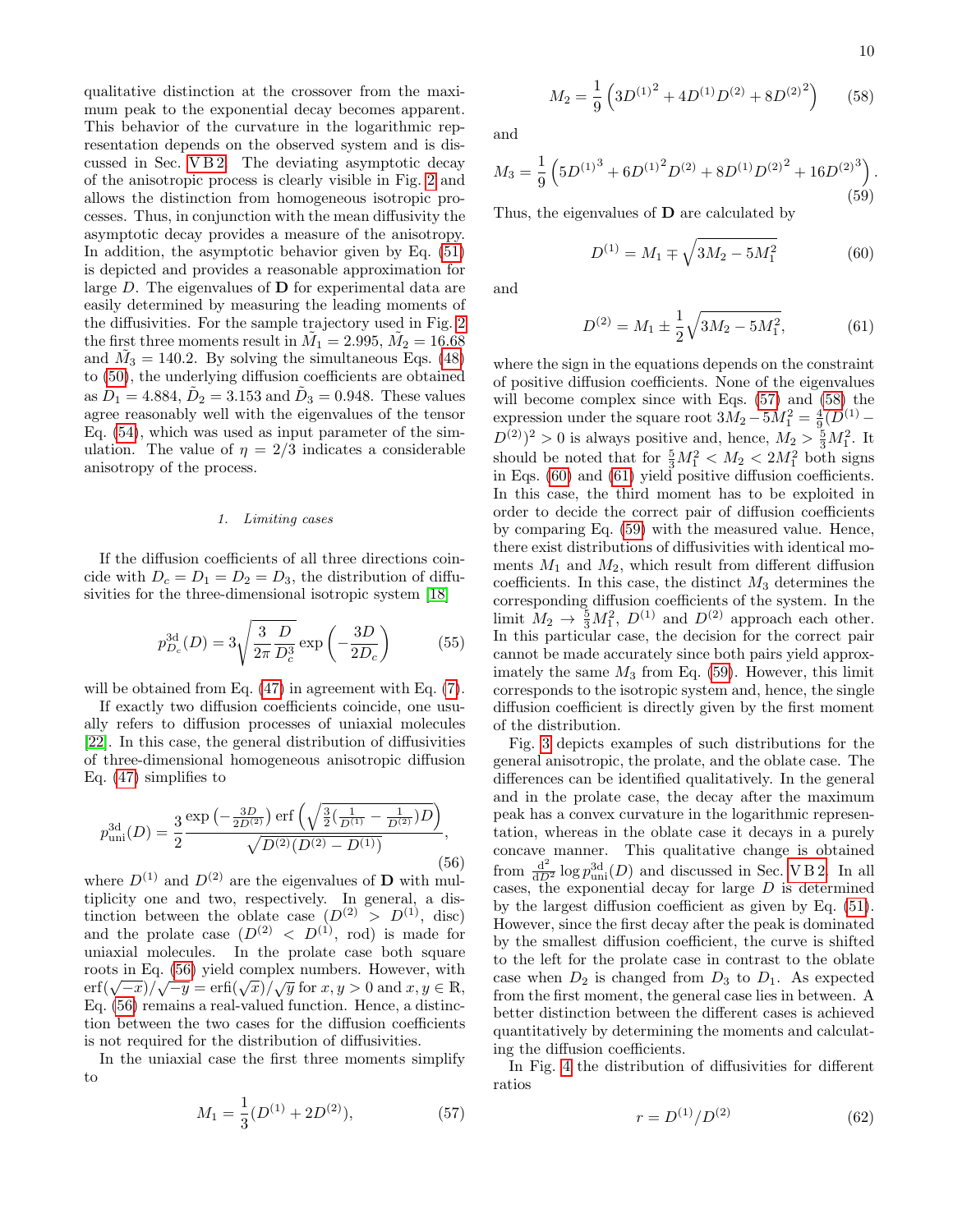

<span id="page-10-1"></span>Figure 3. Distribution of diffusivities (lines with open symbols) of different homogeneous anisotropic diffusion processes in three dimensions. A qualitative distinction between the oblate case  $(\Diamond; D^{(1)} = 1, D^{(2)} = 5)$ , the prolate case  $(\Diamond; D^{(1)} = 1, D^{(2)} = 5)$  $D^{(1)} = 5, D^{(2)} = 1$ , and a general anisotropic case ( $\circ$ ;  $D_1 = 5, D_2 = 3, D_3 = 1$  is possible since the decay after the maximum peak shows a concave curvature in the first case and a convex curvature in the latter cases. The inset shows that each anisotropic case obeys the same asymptotic decay given by the largest diffusion coefficient (dotted line as a guide to the eye). For comparison the isotropic case with the same asymptotic decay ( $\triangle$ ;  $D_c = 5$ ) is given, which always has a concave shape. Thus, it is qualitatively indistinguishable from the oblate case. However, a comparison of the first moment with the asymptotic decay offers a simple distinction between both cases.

is shown, ranging from oblate cases  $(r < 1)$  to prolate cases. It can be seen that in the limit  $D^{(1)} \rightarrow 0$  and, thus,  $r \to 0$ , the distribution converges to the two-dimensional isotropic case with  $D_c = 2/3D^{(2)}$ . For  $r \to 1$ , the distribution converges to the three-dimensional isotropic case. In the prolate cases the distribution separates significantly from the three-dimensional isotropic case for increasing r. For further increasing ratios  $(r \to \infty)$  the distribution converges to the one-dimensional isotropic case with  $D_c = 1/3D^{(1)}$ . In contrast, the oblate cases converge rapidly to the two-dimensional isotropic case for decreasing  $r$ . A qualitative distinction may only be possible for small D, where the distribution still deviates from the mono-exponential behavior of the isotropic system. However, quantitatively the anisotropy is character-ized by Eq. [\(20\)](#page-4-0), which results in  $\eta = \frac{1-r}{2+r}$  and  $\eta = \frac{2(r-1)}{2+r}$ Equality Eq. (20), which results in  $\eta = \frac{2+r}{2+r}$  and  $\eta = \frac{2+r}{2+r}$ <br>for oblate and prolate cases, respectively. Thus, in the oblate case the largest possible anisotropy emerges at small r, which yields  $\eta = 1/2$  and clearly indicates the anisotropy. In the prolate case, the largest anisotropy will be obtained, if only one direction is preferred. Then, the anisotropy measure  $\eta = 2$  is maximal, which corresponds to one-dimensional motion in a three-dimensional system.



<span id="page-10-2"></span>Figure 4. Distribution of diffusivities (lines with open sym-bols) for different ratios r given by Eq. [\(62\)](#page-9-7) and fixed  $D^{(2)} =$ 1. The crossover from oblate cases  $(r < 1, \text{ solid lines})$  to prolate cases  $(r > 1$ , dashed lines) shows a broadening of the peak for increasing ratios. Again, the behavior after the peak changes from concave to convex, respectively. For comparison, the distribution of diffusivities of the limiting isotropic cases are depicted for two-dimensional ( $\blacksquare$ ,  $D_c = 2/3$ ) and three-dimensional processes  $(\triangle, D_c = 1)$ . The distinction of prolate cases from the isotropic limits is simpler than for the oblate cases.

# <span id="page-10-0"></span>2. Curvature of the distribution of diffusivities

As noticed in Fig. [3,](#page-10-1) the convex or concave curvature of the probability density in the logarithmic representation depends on the observed system and, thus, on the structure of the diffusion tensor. In the literature, such a concave curvature is known as log-concavity of functions which is a common property of probability distributions and has been studied extensively [\[33–](#page-13-28)[35\]](#page-13-29). However, in the case of log-convex functions there are much less properties known. In the following, we discuss the curvature of the distribution of diffusivities in the logarithmic representation, which can be exploited to determine characteristic properties of the observed processes.

For anisotropic processes the asymptotic curvature of the distribution of diffusivities in the logarithmic representation is obtained from the uniaxial case Eq. [\(56\)](#page-9-1) since Eq. [\(47\)](#page-8-2) does not provide a closed-form expression. For isotropic diffusion the curvature of the distribution of diffusivities is determined from Eq. [\(55\)](#page-9-0).

The asymptotic expansion of the second derivative for small D yields

<span id="page-10-3"></span>
$$
\frac{d^2}{dD^2} \log p_{\hat{\mathbf{D}}}^{3d}(D) \stackrel{D \to 0}{\sim} -1/(2D^2),\tag{63}
$$

which coincides with the curvature of three-dimensional isotropic systems. Analogously, we perform the asymp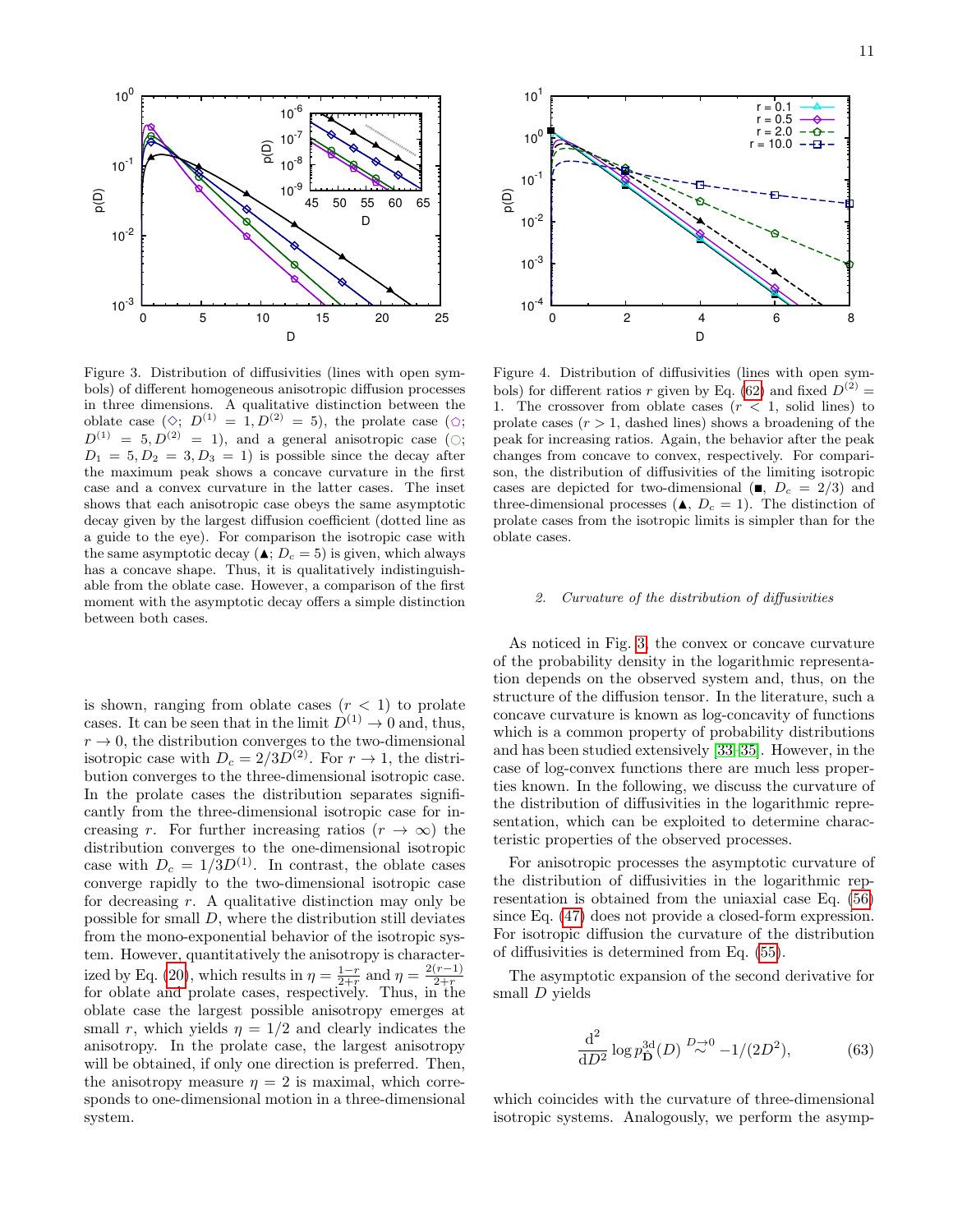totic expansion of the second derivative for large D

$$
\frac{d^2}{dD^2} \log p_{\mathbf{D}}^{3d}(D)
$$
\n
$$
D_{\mathbf{D}} \propto \begin{cases}\n1/(2D^2) & D_1 > D_2 = D_3, \\
-\frac{a^{3/2}}{\sqrt{\pi D}} \exp(-aD) & D_1 = D_2 > D_3, \\
-1/(2D^2) & D_1 = D_2 = D_3\n\end{cases}
$$
\n(64)

with positive  $a = 3/2(1/D^{(1)} - 1/D^{(2)})$ . The different results depend on the multiplicity of the largest eigenvalue for prolate, oblate and isotropic cases, respectively. In the general anisotropic case with  $D_1 \neq D_2 \neq D_3$ , the system is dominated by the largest diffusion coefficient for large D. Hence, in this case the asymptotic curvature is identical to the prolate case  $(D_1 > D_2 = D_3)$  and can also be obtained from Eq. [\(18\)](#page-3-4). As expected, a degeneracy of the smaller eigenvalues does not contribute to the asymptotic curvature. Hence, in all systems where the largest eigenvalue is not degenerated, for instance in anisotropic two-dimensional and also one-dimensional systems, we obtain the same behavior for large  $D$ , which is governed by the largest eigenvalue of the system.

The curvature of the distribution of diffusivities in the logarithmic representation for small  $D$  is always concave as given by Eq.  $(63)$ . However, for large D it depends on the observed system showing either a convex or a concave behavior as given in Eq. [\(64\)](#page-11-0). Hence, the sign of the curvature can change with D. In the prolate case the corresponding point of inflection is found to be approximately at  $1.504D^{(1)}D^{(2)}/(D^{(1)}-D^{(2)})$  by numerical evaluation of the root of  $\frac{d^2}{dD^2} \log p_{\hat{\mathbf{D}}}^{3d}(D)$ . For anisotropic systems, only in the oblate case the curvature does not change its sign and the distribution is a log-concave function. If the anisotropy measure becomes zero and the distribution is a log-concave function, a three-dimensional isotropic diffusion process is observed. This qualitative difference in the curvature of distributions with the same asymptotic decay can clearly be identified in Fig. [3.](#page-10-1)

Furthermore, it is interesting to note in Eq. [\(64\)](#page-11-0) that in the oblate case, where the largest eigenvalue exhibits a twofold degeneracy, the asymptotic behavior of the curvature still depends on the diffusion coefficients of the system. In all other cases the dependence on the diffusion coefficients vanishes.

As noted above, for two-dimensional anisotropic processes the asymptotic behavior for large D in the logarithmic representation is identical to the prolate case in Eq.  $(64)$ . However, the asymptotic behavior for small D is given by  $1/8(1/D_1 - 1/D_2)^2$  and clearly differs from that of the three-dimensional process. Since the sign of the curvature does not change with  $D$  the curvature is always convex in two-dimensional anisotropic systems. However, for two-dimensional isotropic systems the distribution of diffusivities in the logarithmic representation is just a straight line for all D.

# 3. Reconstruction of D

<span id="page-11-0"></span>As discussed for two-dimensional processes, the diffusion tensor will be easily obtained by measuring the averaged tensorial diffusivities according to Eq. [\(22\)](#page-4-3) if the complete three-dimensional trajectory of the homogeneous anisotropic process is available. For the sample trajectory used in Fig. [2](#page-8-5) the measured values  $\tilde{D}_{ij}$  yield the diffusion tensor

$$
\tilde{\mathbf{D}} = \begin{pmatrix} 3.994 & -0.862 & -0.492 \\ -0.862 & 3.233 & 1.296 \\ -0.492 & 1.296 & 1.758 \end{pmatrix},
$$
(65)

which agrees reasonably with the input parameters of the simulation Eq. [\(54\)](#page-8-3). Further, the eigenvalues from this measured tensor  $\tilde{D}_1 = 4.983$ ,  $\tilde{D}_2 = 2.998$  and  $\tilde{D}_3 = 1.004$ show a good agreement with the exact eigenvalues of the input tensor  $D_1 = 5, D_2 = 3$  and  $D_3 = 1$ .

However, if only a projection of the complete trajectory is available, e.g. from SPT, only the properties of the respective submatrix of D can be measured. For instance, if the two-dimensional projection onto the x-y-plane of the sample trajectory is available, the first two moments of the distribution of diffusivities are determined to be  $\tilde{M}_{1,z} = 3.613$  and  $\tilde{M}_{2,z} = 26.95$ . Using Eq. [\(35\)](#page-5-7), the eigenvalues of the principal submatrix  $\mathbf{D}_z^2$  are computed to be  $\tilde{D}_{1,z}^2 = 4.531$  and  $\tilde{D}_{2,z}^2 = 2.695$ . Hence, the eigenvalue inequalities of Eq.  $(27)$  provide the estimate

$$
D_1 \ge \tilde{D}_{1,z}^2 = 4.531 \ge D_2 \ge \tilde{D}_{2,z}^2 = 2.695 \ge D_3 \ge 0.
$$
\n
$$
(66)
$$

of the diffusion coefficients. As explained in Sec. [IV,](#page-4-4) any further observed projection improves the estimates of the eigenvalues of D. An additional projection onto the xz-plane, for instance, yields the moments  $\tilde{M}_{1,y} = 2.876$ and  $\tilde{M}_{2,y} = 18.00$  resulting in the eigenvalues  $\tilde{D}_{1,y}^2 =$ 4.083 and  $\tilde{D}_{2,y}^2 = 1.668$ . Since with two orthogonal twodimensional projections of the three-dimensional process all diagonal elements of D are available, an upper bound for the largest eigenvalue is found to be  $D_1 \leq \text{tr } D \leq$  $\tilde{D}_{1,z}^2 + \tilde{D}_{2,z}^2 + \tilde{D}_{1,y}^2 + \tilde{D}_{2,y}^2 = 12.977$ . Hence, the eigenvalue inequalities yield

$$
12.977 \ge D_1 \ge \max(\tilde{D}_{1,z}^2, \tilde{D}_{1,y}^2) = 4.531
$$
  
\n
$$
\min(\tilde{D}_{1,z}^2, \tilde{D}_{1,y}^2) = 4.083 \ge D_2 \ge \max(\tilde{D}_{2,z}^2, \tilde{D}_{2,y}^2) = 2.695
$$
  
\n
$$
\min(\tilde{D}_{2,z}^2, \tilde{D}_{2,y}^2) = 1.668 \ge D_3 \ge 0.
$$
 (67)

If additionally the projection onto the y-z-plane is available the eigenvalues of D are estimated more precisely similar to the previous steps. To improve the upper bound of  $D_1$ , the trace of **D** is calculated from all these eigenvalues by  $tr \mathbf{D} = \frac{1}{2} (\tilde{D}_{1,x}^2 + \tilde{D}_{2,x}^2 + \tilde{D}_{1,y}^2 + \tilde{D}_{2,y}^2 +$  $\tilde{D}_{1,z}^2 + \tilde{D}_{2,z}^2$ , where the prefactor arises from the overlapping diagonal elements of the submatrices.

In the case of availability of all orthogonal twodimensional projections of the process the tensorial diffusivities offer an advanced approach to determine the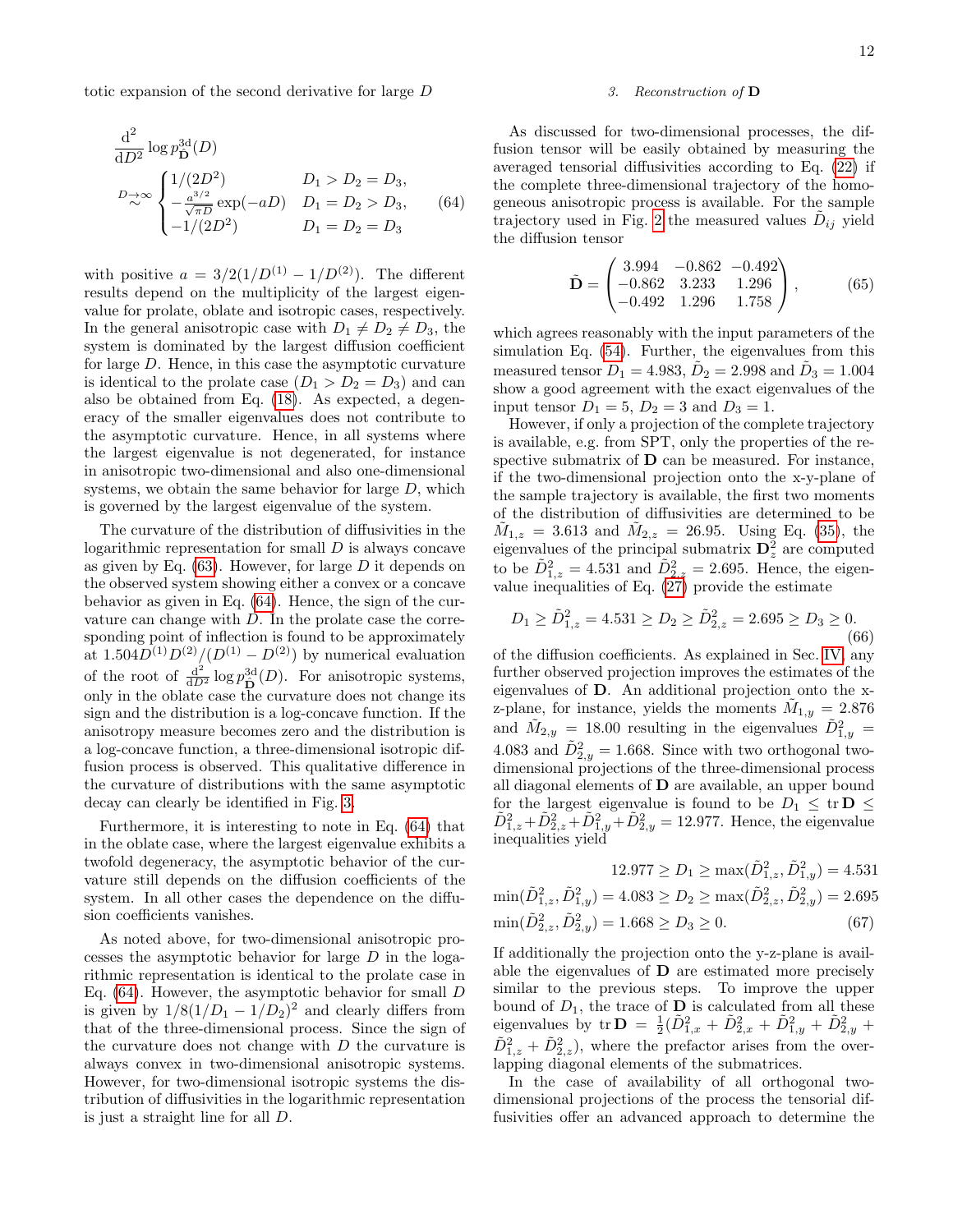diffusion tensor. Since their first moments yield the entries of the principal submatrices  $\mathbf{D}_x^2$ ,  $\mathbf{D}_y^2$  and  $\mathbf{D}_z^2$  the underlying diffusion tensor  **is completely defined.** 

To summarize, the experimental setup influences the available data and affects how many parameters of the underlying process can be restored. A single two-dimensional projection may already hint at the anisotropy of the process. However, it is not sufficient to give an upper bound for the largest eigenvalue. An additional orthogonal two-dimensional projection or even a one-dimensional projection in the missing direction determines this upper bound and narrows the ranges of the eigenvalues. For a reconstruction of the complete tensor either the complete trajectory or three orthogonal twodimensional projections of the process are necessary.

# VI. CONCLUSIONS

To investigate N-dimensional homogeneous anisotropic Brownian motion we applied the distribution of diffusivities as e.g. obtained from single-particle tracking data. We introduced an anisotropy measure depending on the asymptotic decay of the distribution and the mean of the diffusivities, which both are easily determined from experimental data. In general, if this anisotropy measure is larger than zero, the distribution deviates from the  $\chi^2$ -distribution, which we obtain for homogeneous isotropic diffusion. Thus, the observed process involves more than one diffusion coefficient attributed to an inhomogeneity or an anisotropy of the system. For homogeneous processes we concluded that those systems have to be anisotropic. Furthermore, from the general expression of the distribution of diffusivities we derived relations between its moments or cumulants and the eigenvalues of the diffusion tensor D. Since, due to experimental restrictions, often only projections of the trajectories are observed we further discussed the consequences and provided an estimate for the bounds of the involved diffusion coefficients.

After our general considerations, we applied the results to specific systems with high relevance to experiments. In particular, we investigated two-dimensional and threedimensional systems as well as uniaxial molecules in three dimensions. In a two-dimensional homogeneous anisotropic system, the distribution of diffusivities comprises a modified Bessel function and allows a qualitative distinction from the mono-exponential decay observed in isotropic systems. Moreover, the first two moments of the distribution are sufficient to calculate the diffusion coefficients corresponding to the principal axes. Even the orientation of the principal axes and, thus, the complete diffusion tensor D can be determined by using tensorial diffusivities or three one-dimensional projections of the trajectory. For three-dimensional processes the general expression of the distribution of diffusivities is more elaborated and one integration has to be evaluated numerically. However, we expressed the first three moments in terms of the diffusion coefficients belonging to the principal axes. Conversely, these expressions offer a method to calculate the diffusion coefficients from the moments measured in experiments, where other analysis fails. It is further shown that the isotropic and anisotropic systems differ in the logarithmic representation of the distribution of diffusivities, i.e., the asymptotic decay rate is proportional to the inverse slope of the msd and to the inverse of the largest diffusion coefficient, respectively. Thus, the distribution of diffusivities for anisotropic diffusion asymptotically decays slower than for isotropic diffusion with the same mean diffusion coefficient. The deviation between the asymptotic decay and the first moment provides a suitable measure for the anisotropy of the process. For uniaxial molecules diffusing in three dimensions the third integration was accomplished and the resulting distribution of diffusivities involves an error function. In this case, the diffusion coefficients along the direction of the principal axes depend on the first two moments of the distribution. For different ratios of the diffusion coefficients we distinguish between oblate and prolate cases, which show a concave and a convex curvature in the logarithmic representation, respectively. Finally, we offer a guide to quantify the eigenvalues of D from projected observations and to reconstruct the diffusion tensor in three dimensions from the moments of the tensorial diffusivities. The reconstruction from projected observations is possible although any directional information is discarded when determining the distribution of diffusivities.

In summary, the distribution of diffusivities provides an advanced analysis of anisotropic diffusion processes. The distribution is easily obtained from measured trajectories or from ensemble measurements such as NMR and allows for a characterization of the processes. For time-homogeneous diffusion processes, this distribution is stationary, which allows us to compare experiments conducted on different time scales. The first moment of the distribution corresponds to the mean of the diffusivities and coincides with the slope of the mean squared displacement. From the discrepancy between the asymptotic decay of the distribution and the mean of the diffusivities it is easy to identify systems which are not sufficiently characterized by a single diffusion coefficient. Hence, we encourage experimentalists to determine these simple quantities in order to detect a discrepancy and to verify their assumptions about homogeneous isotropic processes. Furthermore, if the system is homogeneous and anisotropic, the diffusion coefficients can be reconstructed from the moments of the distribution. Beyond that, the concept of diffusivities as scaled displacements is extended to tensorial diffusivities, which allow the reconstruction of the diffusion tensor from their first moments. Hence, the distribution of diffusivities complements well-established methods, such as investigating mean squared displacements, for the analysis of diffusion data.

In future publications, we will address the distinc-